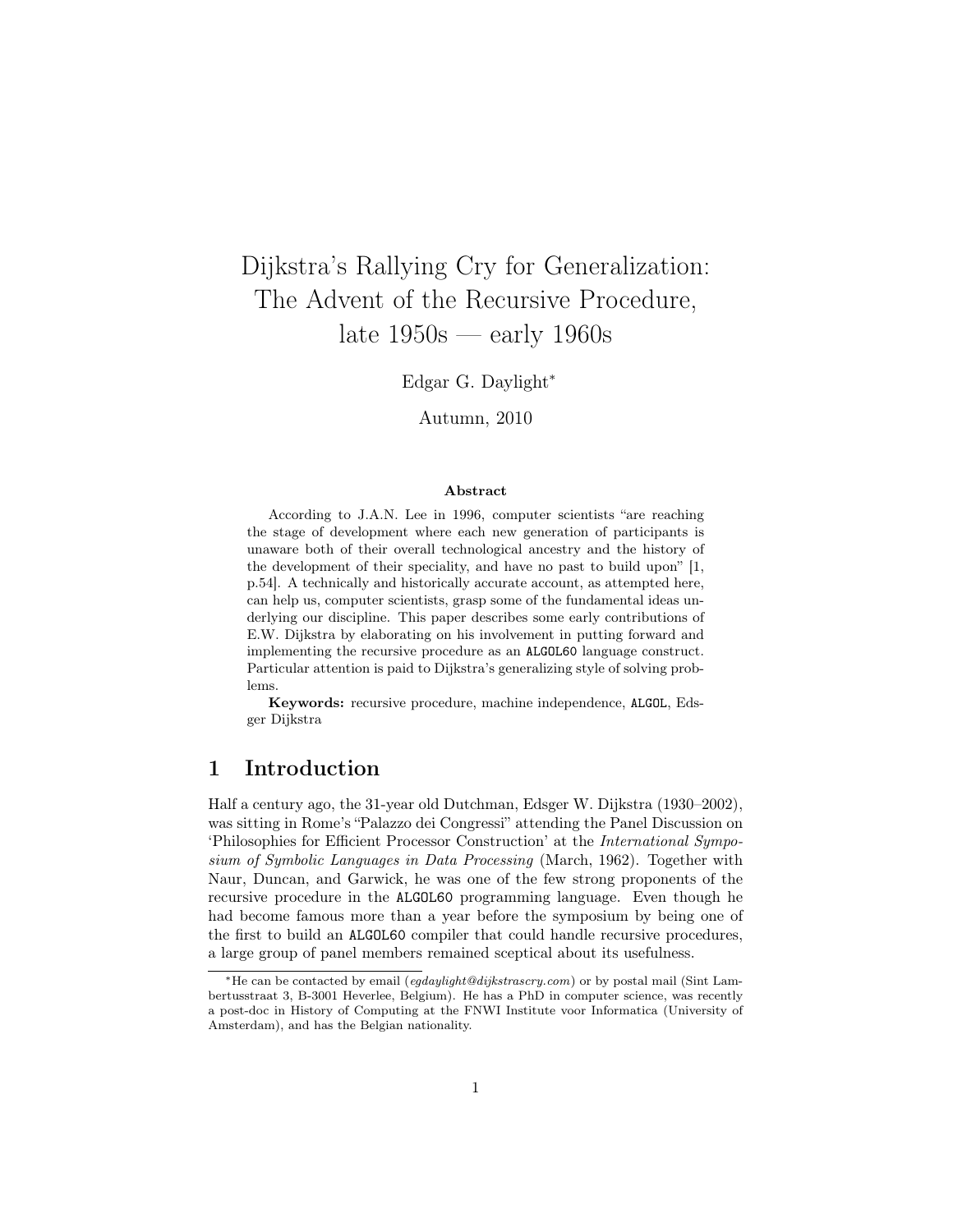Inspection of the proceedings [2] shows that almost every panel member had a slightly different view towards why the recursive procedure should or should not belong to a machine-independent programming language, such as ALGOL60. For instance, and as is explained in greater detail later, Dijkstra heavily supported the recursive procedure due to linguistic reasons. In contrast, Strachey and Samelson claimed that general language constructs, such as the recursive procedure, typically led to inefficient object programs. Strachey wanted to restrict (but not necessarily discard) the use of recursive procedures [2, p.368,373]. Samelson, on the other hand, was primarily concerned with the immediate economical considerations: "the final judge in matters of efficiency is money". Samelson wanted to minimize the financial cost of a complete project: designing a programming language, building a compiler, compiling programs, and executing those programs. In his opinion, the efficiency of the running program influenced the total cost the most and, therefore, he preferred to avoid the recursive procedure [2, p.364,372].

The tension between several panel members was apparent [2, p.373]. For instance, Naur's views, which were very similar to those of Dijkstra, were in sharp contrast to Samelson's economic considerations. And, Seegmüller's nasty but loudly applauded comment certainly did not help ease the tension:

And the question is –to state it once more– that we want to work with this language, really to work and not to play with it, and I hope we don't become a kind of Algol play-boys. [2, p.375]

The comment was directed towards Dijkstra, Naur, and other linguists; i.e., researchers who favored general language constructs.

In McCarthy's absence, Garwick seems to have been the only person at the conference to have openly claimed the potential usefulness of the recursive procedure as a programming construct [2, p.369]. In hindsight unsurprisingly, given that ALGOL60's main application domain was numerical analysis<sup>1</sup> and that, even during the early 1960s, the recursive procedure was not used by numerical analysts. For instance, only by 1963 did the Swiss mathematician Rutishauser find two examples of recursion for numerical computations which he himself found convincing. He also contrasted his two examples with others<sup>2</sup> in which recursion could, and in his opinion should, be replaced by iteration [5].

The ALGOL60 report [6], published in May 1960, quickly led to non-numerical applications of the recursive procedure. It for instance enabled Hoare to express his intuitive ideas on sorting, and resulted in his now-famous QuickSort [7], which he published as a recursive **ALGOL60** program [8, p.145]. Besides the recursive procedure, ALGOL60 was also innovative due to its recursive syntax, formalized in Backus Naur Form (BNF) notation. The formalized recursive syntax, in turn, led several researchers to design their ALGOL60 compilers as a collection of mutually recursive procedures. Grau, for instance, described in a

<sup>&</sup>lt;sup>1</sup>See [3, p.121-122] and [4, p.100-101].

<sup>&</sup>lt;sup>2</sup>An example Rutishauser gave was calculating the factorial of a positive number n. It is more economical (both in space and time) to calculate it by iteration by means of a for loop than by recursive-procedure activations.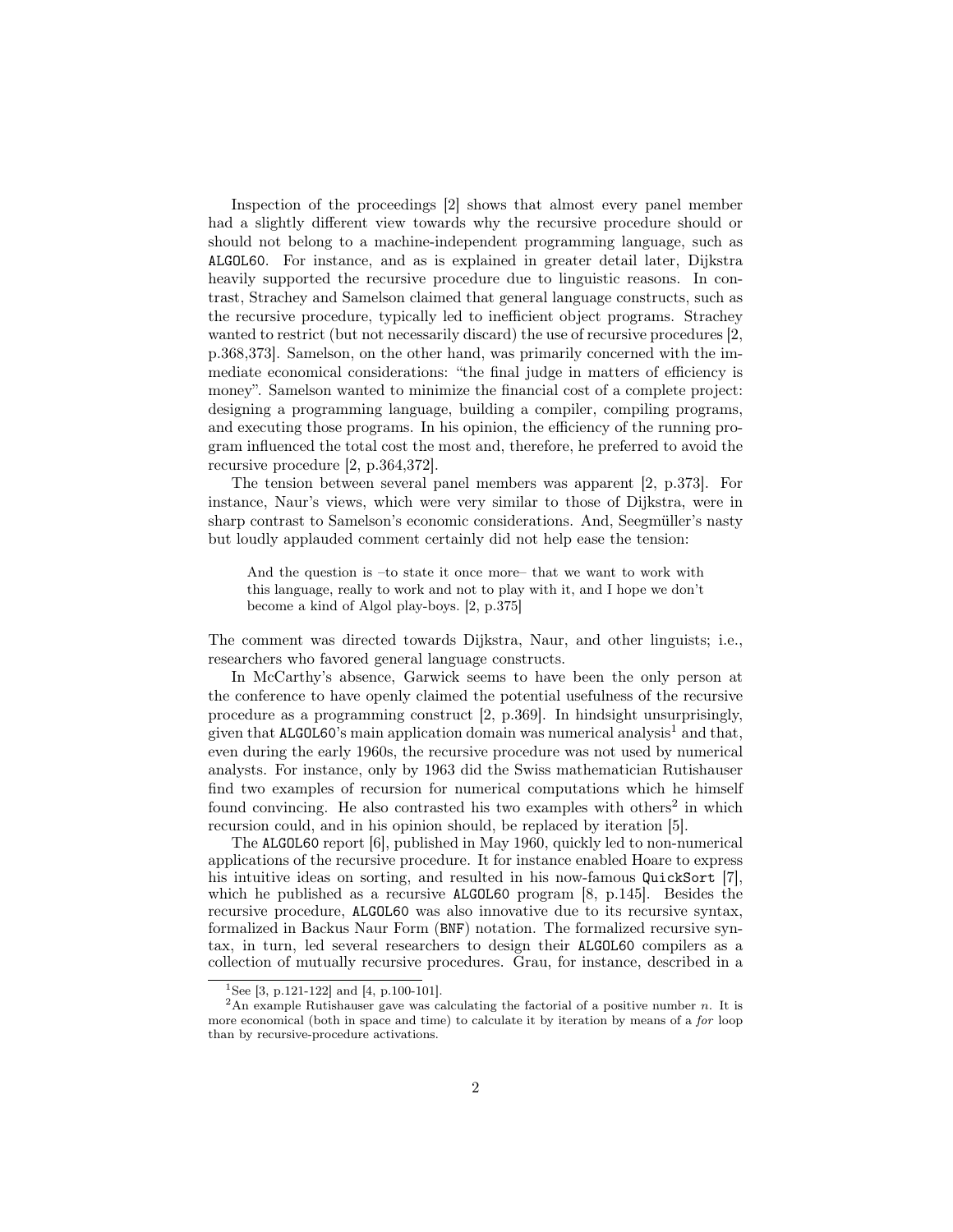pseudo ALGOL60 language what we would today call a recursive-descent compiler<sup>3</sup> . A similar but later example is Hoare's compiler for the Elliott machine (cf. [8, p.146]).

#### Contributions of this Paper

If numerical analysts did not use recursive procedures in their work, and if ALGOL60 was primarily designed for numerical computations, why then did ALGOL60's official definition [6] include the recursive procedure as a language construct? And, why was it such a controversial topic in Rome 1962? As is elaborated on later, McCarthy had, based on his experience with recursion in LISP, unsuccessfully attempted to put forward the recursive procedure as an ALGOL60 language construct. Instead, it were the linguistically-minded Amsterdammers, Van Wijngaarden and Dijkstra, who had convinced the editor of the ALGOL60 report, Naur, to include recursive procedures in ALGOL60. However, these three men knew that recursive procedures were heavily opposed by other influential ALGOL60 researchers. Why then did the Dutch persevere, given that they did not need it in their programming?

ALGOL60's definition was discussed on the international scene during the late 1950s and it was officially defined in 1960. Its definition [6] strongly suggests that it had been defined without having a particular machine in mind: its syntax was presented with the help of a formal language (BNF, discussed later) and its semantics were stated without mentioning specific machine features. Placing ALGOL60 in an historical context, however, suggests otherwise. The programming systems prior to ALGOL60 had typically been defined in terms of specific machine features and by several researchers who would later become ALGOL60 actors. It therefore seems rather unlikely that all ALGOL60 actors were indeed reasoning machine independently during the late 1950s and early 1960s. In this paper, several people (Bauer, Samelson, Strachey, and Wilkes) will be mentioned in this regard as researchers who primarily reasoned in terms of machine efficiency and less so as linguists (à la Van Wijngaarden and Dijkstra) who focused on general language constructs prior to dealing with machinespecific problems.

The shared ambition, among all ALGOL60 actors, was to implement a universal, machine-independent programming language in conformance with the ALGOL60 report [6]. But it was a priori not clear to many ALGOL60 actors whether all of its language constructs were indeed implementable [11, p.12-13]. In practice, various ALGOL60 dialects were implemented, dialects which were influenced by local programming habits and specific machine features. For example, the British researchers Strachey and Wilkes wanted to restrict the official ALGOL60 definition –and the use of recursion in particular– due to specific features of contemporary machines, as explained in [12] and as heavily criticized by Dijkstra [13, 14, p.16-18, p.40-42].

<sup>&</sup>lt;sup>3</sup>He published his recursive pseudo-ALGOL60 program in [9]; i.e., before the publication of Hoare's QuickSort. And, also Irons [10] should be mentioned in this regard.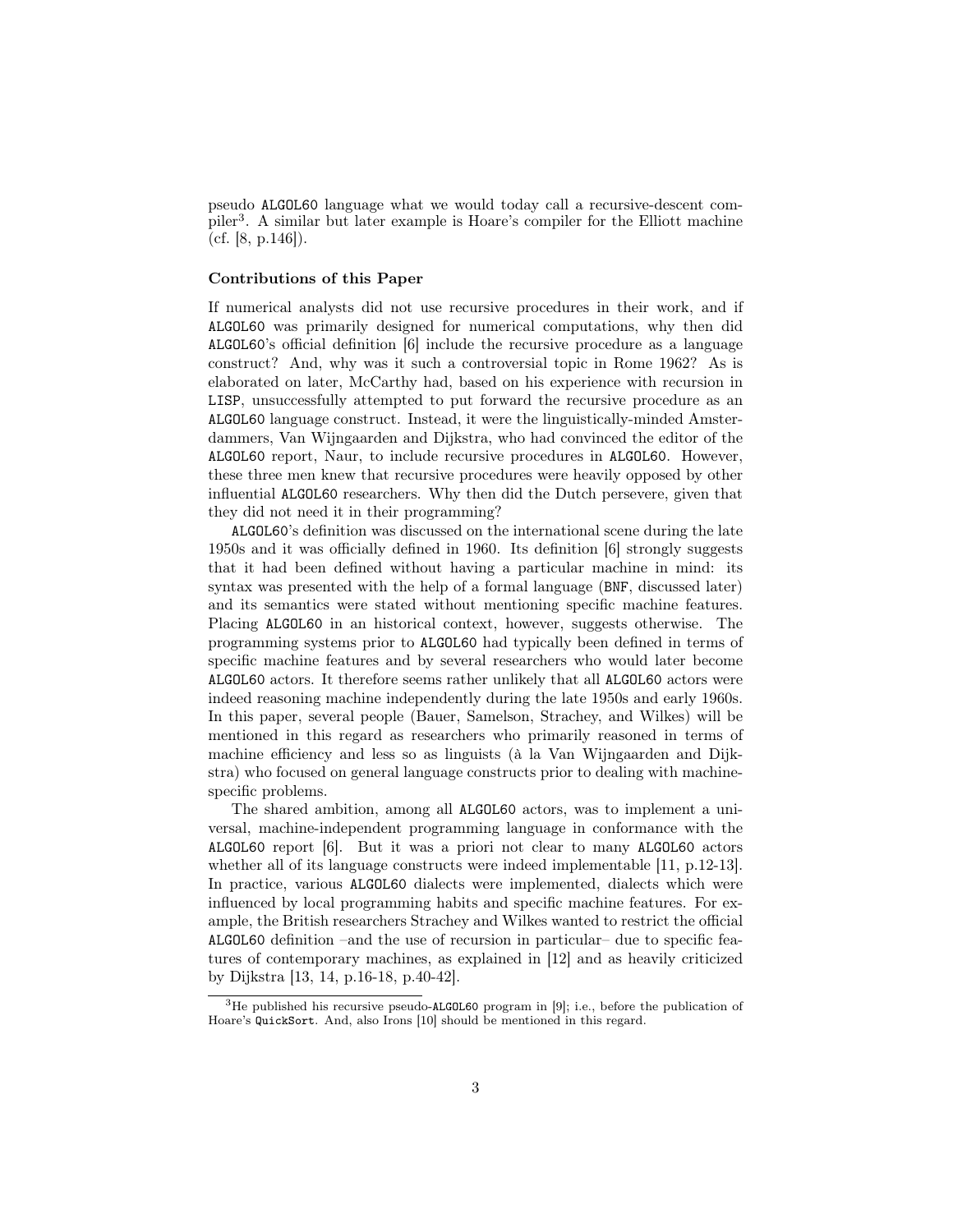Most early ALGOL60 compilers were not able to handle all language constructs and the recursive procedure in particular<sup>4</sup>. Dijkstra and Zonneveld, by contrast, did succeed in building one of the first ALGOL60 compilers which could handle almost all of the language, including the recursive procedure. It was completed in August 1960 and impressed several researchers. In Naur's words:

The first news of the success of the Dutch project, in June 1960, fell like a bomb in our group. [18, p.119]

Essential to the Dijkstra-Zonneveld compiler was its run-time stack. Yet, the stack had long been invented by several independent researchers and its run-time usage was not novel either, as Dijkstra also explicitly acknowledged when he described some of the key ideas underlying the Dijkstra-Zonneveld compiler [19, p.313]. On the other hand, it is equally clear that the Dijkstra-Zonneveld compiler was indeed a technical innovation, as Rosen's comment illustrates:

Almost everyone involved in writing an Algol compiler has used some of the ideas developed in connection with the Algol Compiler written by professor Dijkstra and his colleagues at the Mathematisch Centre in Amsterdam. [20, p.181]

What, then, made the Dijkstra-Zonneveld compiler so special?

Answers to the aforementioned questions are presented in the sequel by describing the work of some key players who were involved in the ALGOL60 effort. By doing so, two main messages are conveyed in this paper.

The first message is that the early history of programming languages can be viewed as a dichotomy between specialization and generalization. Specialization refers to language restrictions, static (compile-time) solutions, and the exploitation of machine-specific facilities —in the interest of efficiency. Generalization refers to general language constructs, dynamic (run-time) solutions, and machine-independent language design —in the interest of correctness and reliability. The dichotomy becomes effective if we keep in mind, throughout the sequel, that most ALGOL60 researchers were neither completely specialists nor generalists, and that they initially did not characterize each other as such. Only after 1960 did the dichotomy become increasingly apparent.

The second message conveyed in this paper is that Dijkstra's continual appeal for generalization led to practical breakthroughs in compiler technology, while some prominent ALGOL60 researchers who favored language restrictions in the interest of obtaining immediate practical results failed in their endeavours. On the other hand, however, Dijkstra's successes will be put into perspective as well, by showing that the dichotomy outlived the ALGOL60 effort, contrary to the claims Dijkstra made in Munich, half a year after the Rome conference.

Three disclaimers conclude this introduction. First, an historical-accurate narrative, as attempted here, often implies mathematical inaccuracy with respect to the current state of the art. In this paper, the recursive procedure is

 ${}^{4}E.g.,$  the ALCOR compilers described in [15], the Danish DASK ALGOL compiler [16, p.441], and SMALGOL61 [17, p.502].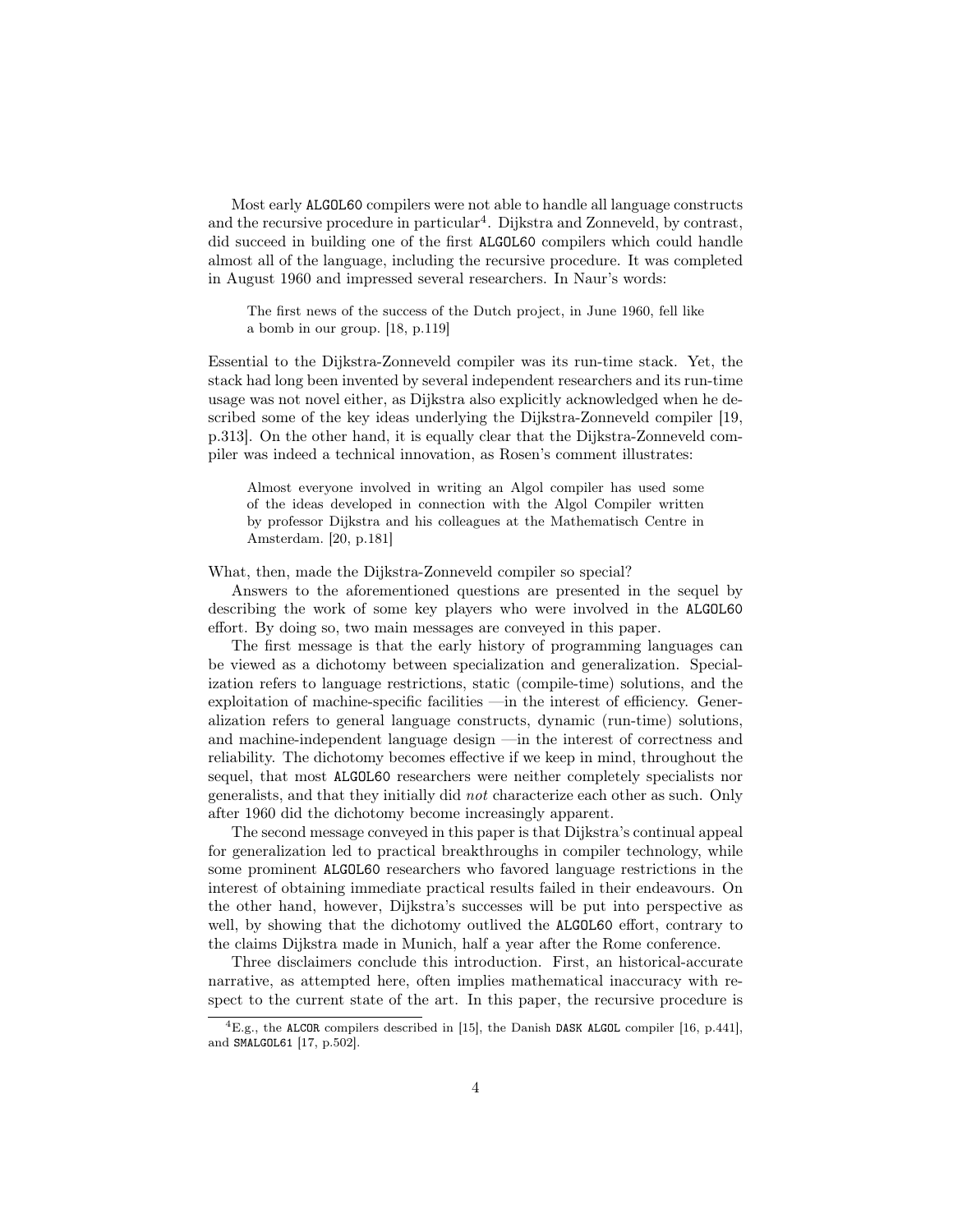described in terms of what computer practitioners of the late 1950s and early 1960s understood by it. Therefore, the recursive procedure is presented informally and without any mention of termination proofs. Likewise, noting, in hindsight, that Dijkstra, McCarthy, and others had made mistakes in their pioneering work has practical relevance [21, 22], but lies outside the scope of this paper. Second, the history of ideas is much less concerned with "firsts" than it is with the contextual development of ideas [1]. For example, the fact that Grau and Hoare, mentioned above, used ALGOL60's recursive procedure in unanticipated ways is far more important than noting that Grau did so before Hoare. Third, this paper presents a synthesis of Dijkstra's work on ALGOL60. It therefore most definitely does not address all of his contributions. When discussing some of his papers, I will often only discuss parts of their contents.

# 2 Specialization versus Generalization

The end of World War II coincided with the beginning of the computer era. As two victors of the war, the USA and England were among the first to build computers. Continental Europe, by contrast, was in turmoil. Relying heavily on the Marshall Plan for economic revival, several continental-European researchers traveled to the USA and England to acquire knowledge in computing. In 1947, for example, the Dutch mathematician Van Wijngaarden visited England and the USA [23, p.102], and in 1949 Rutishauser from Switzerland visited the computer pioneers Aiken at Harvard and Von Neumann at Princeton [24, p.2].

## 2.1 USA

Besides building computing machines, American researchers were also quick in seeking easier ways to instruct their machines. In May 1954, the American Navy organized a conference in Washington D.C. entitled Automatic Programming for Digital Computers [25]. Instead of having a programmer tediously write down machine code, the conference attendees wanted to be able to provide the programmer with a more mathematical notation in which he could express himself more easily. The research challenge was to design a computer program that could automatically translate the mathematical expressions of the programmer into the instructions of the machine. Various automatic-translation programs were presented and discussed at the conference.

Most presentations at the 1954 conference covered mathematical notations and automatic-translation programs that only worked for a specific kind of machine. Two exceptions, however, were the presentations of Gorn [26] and Brown & Carr [27]. These three researchers discussed translation techniques that were applicable for any type of machine. And, to obtain such a general technique, they realized that the mathematical notation (intended for the programmer) had to be independent of any computing machine. That is, the mathematical notation had to be a machine-independent language. Furthermore, Gorn, Brown, and Carr sought a universal machine-independent language; i.e., a language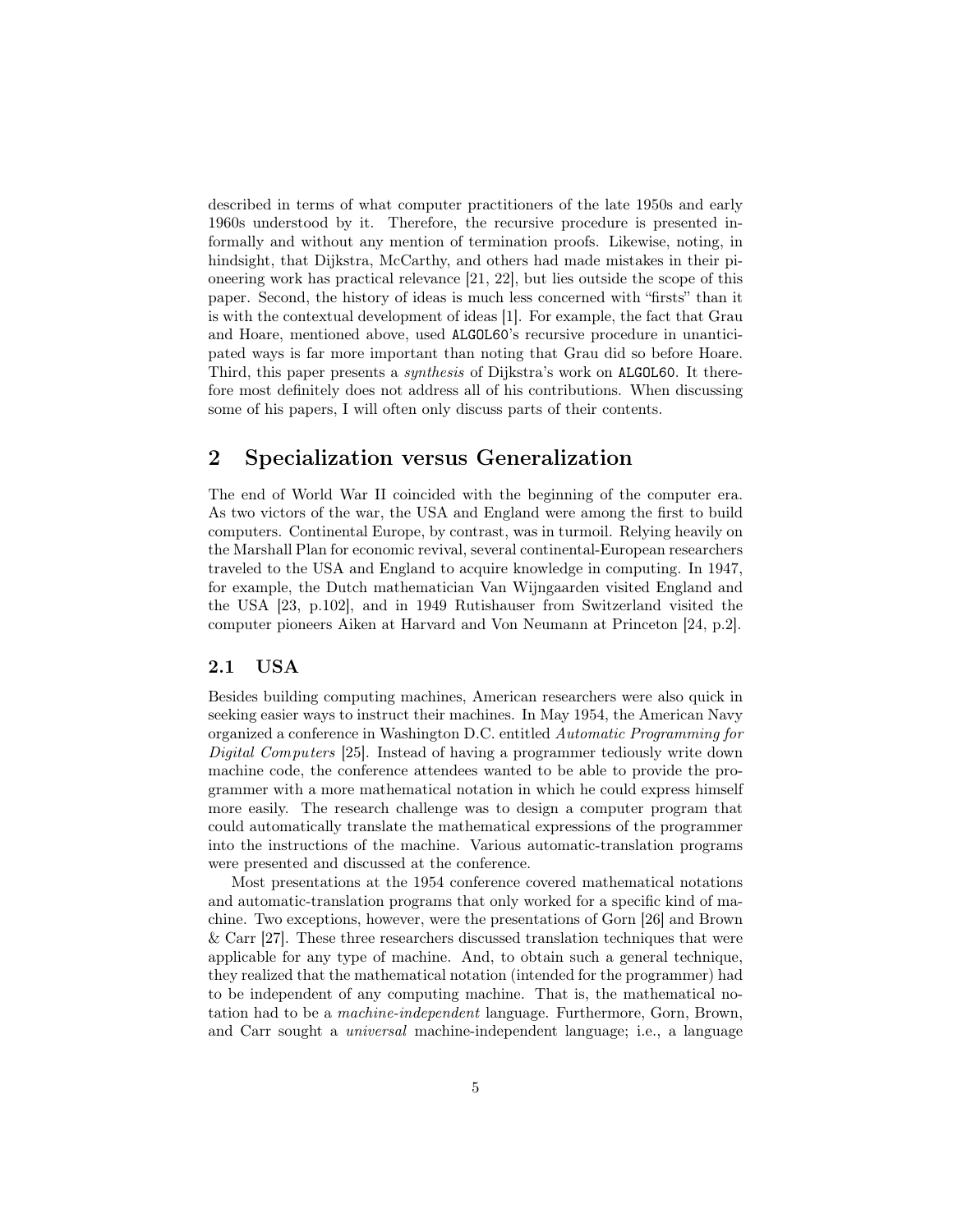that was close to the universal language of mathematics and, hence, applicable to a large class of mathematical problems.

To appreciate the extreme stance taken by Gorn, Brown, and Carr, two observations are in order. First, the aspired universal, machine-independent language embodied generality in two ways: it was intended for various mathematical problems and a variety of computing machines. Second, given the limited storage sizes and execution speeds of contemporary computing machines, programmers in the 1950s did their utmost best to optimize the efficiency of their programs. That is, they applied special programming tricks in order to obtain programs that were economical in terms of program size and computation time. To apply such tricks, they exploited specific details of the mathematical problem that their computer program was intended to solve and they also exploited specific details of their computing machine. Hence, specialization –in contrast to generalization– was the prime occupation in computing during the 1950s. A general language, such as a universal machine-independent language, was viewed by many as unrealistic, because of the inefficiencies it would incur.

Due to its generality, Brown and Carr acknowledged that their aspired language would, indeed, incur a run-time penalty in efficiency, compared to existing machine-specific programming techniques. But, according to them, this penalty would be outweighed by a decrease in programming time and programming errors. For, by being completely ignorant of what machine would execute his mathematical expressions, the programmer only had to convert his mathematical problem into the mathematical notation of the universal language. He did not have to incorporate machine-specific characteristics in his manual labor. To get this message across, Brown and Carr advocated for an over-all measure of effectiveness, which included the new criteria of programming time and program correctness, along with the more traditional criteria of program size and computation time [27, p.89].

#### 2.1.1 Speedcoding & FORTRAN

Also present at the 1954 conference were Backus and Herrick. They described a high-level and machine-dependent system, called Speedcoding. Instead of having to directly program in machine code, the aspiration was that a programmer could solely write down the formulas for the numerical problem at hand (i.e., declaratively). Yet, in order to obtain fast executables, the programmer would also be able to express how the data should be transferred from one storage hierarchy to another [28, p.111-112]. In their own words:

[T]he question is, can a machine translate a sufficiently rich mathematical language into a sufficiently economical machine program at a sufficiently low cost to make the whole affair feasible? [28, p.112]

To obtain an affirmative answer, Speedcoding and the later FORTRAN were designed for specific machines and, hence, at the price of machine portability [20, 29, p.11, p.151]. The tendency to specialize also reflects in the program constructs: do statements (i.e., for loops) had to have static bounds and it was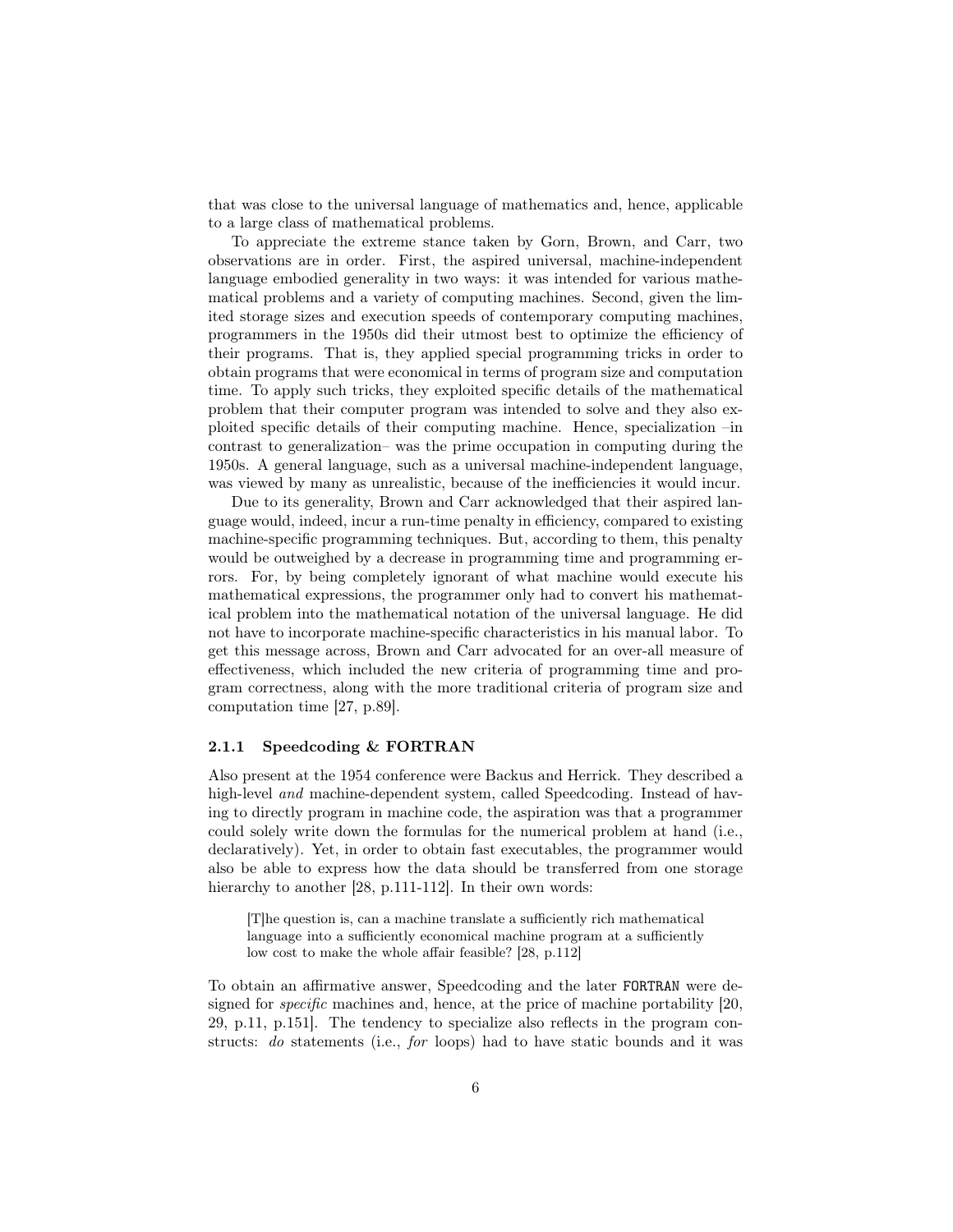```
\langle \text{digit} \rangle := 0 | 1 | 2 | 3 | 4 | 5 | 6 | 7 | 8 | 9
\langleinteger> := \langle digit\rangle |\langleinteger>\langle digit\rangle\langle \text{realPart}\rangle := \langle \text{integer}\rangle | \langle \text{integer}\rangle |
                                 \langleinteger>.\langleinteger>\langle \text{real}\rangle := \langle \text{realPart}\rangle | +\langle \text{realPart}\rangle |
                                 - < realPart >
```
Table 1: An example in Backus Naur Form.

not possible to express potentially unbounded while loops, nor recursive procedures [29, p.145,159-160].

#### Backus: from FORTRAN to ALGOL58

After having worked on FORTRAN, Backus joined the ALGOL effort and made a significant contribution in [30], by devising a formal notation to describe the syntax of ALGOL58. Backus's notation almost went unnoticed however; it was Naur who grasped its potential and, who, after making some small but important modifications, used it to define ALGOL60's syntax. The notation is therefore called Backus Naur Form (cf. [31, 32] and [4, p.99]).

To appreciate the conceptual leap that Backus took from FORTRAN to ALGOL58, it is important to note that, prior to his contribution, computer practitioners described syntax informally (e.g., in verbose English). For example, consider the definition: A real number is

any sequence of decimal digits with a decimal point preceding or intervening between any 2 digits or following a sequence of digits, all of this optionally preceded by a plus or minus sign.

The previous passage is similar to how a real number was defined in ALGOL58 [33, p.11] in that no mention is made of the finiteness of the machine. By including machine-specific constants, which do express the finite-storage limitations of the machine, the previous definition can be extended to:

The number must be less than  $10^{38}$  in absolute value and greater than  $10^{-38}$  in absolute value.

The previous two passages, together, constitute the original definition of a real number in FORTRAN [34].

In short, both FORTRAN's and ALGOL58's syntax were defined informally. The syntax of FORTRAN was defined with and that of ALGOL58 was defined without finite-storage limitations in mind. The informal definitions were ambiguous, incomplete, and often lengthy: FORTRAN's and ALGOL58's syntax were very cumbersome to use in practice [35, p.26-27].

Continuing with the real-number example, the BNF equivalent of the first passage, presented above, is depicted in Table 1. With | denoting or, Line 1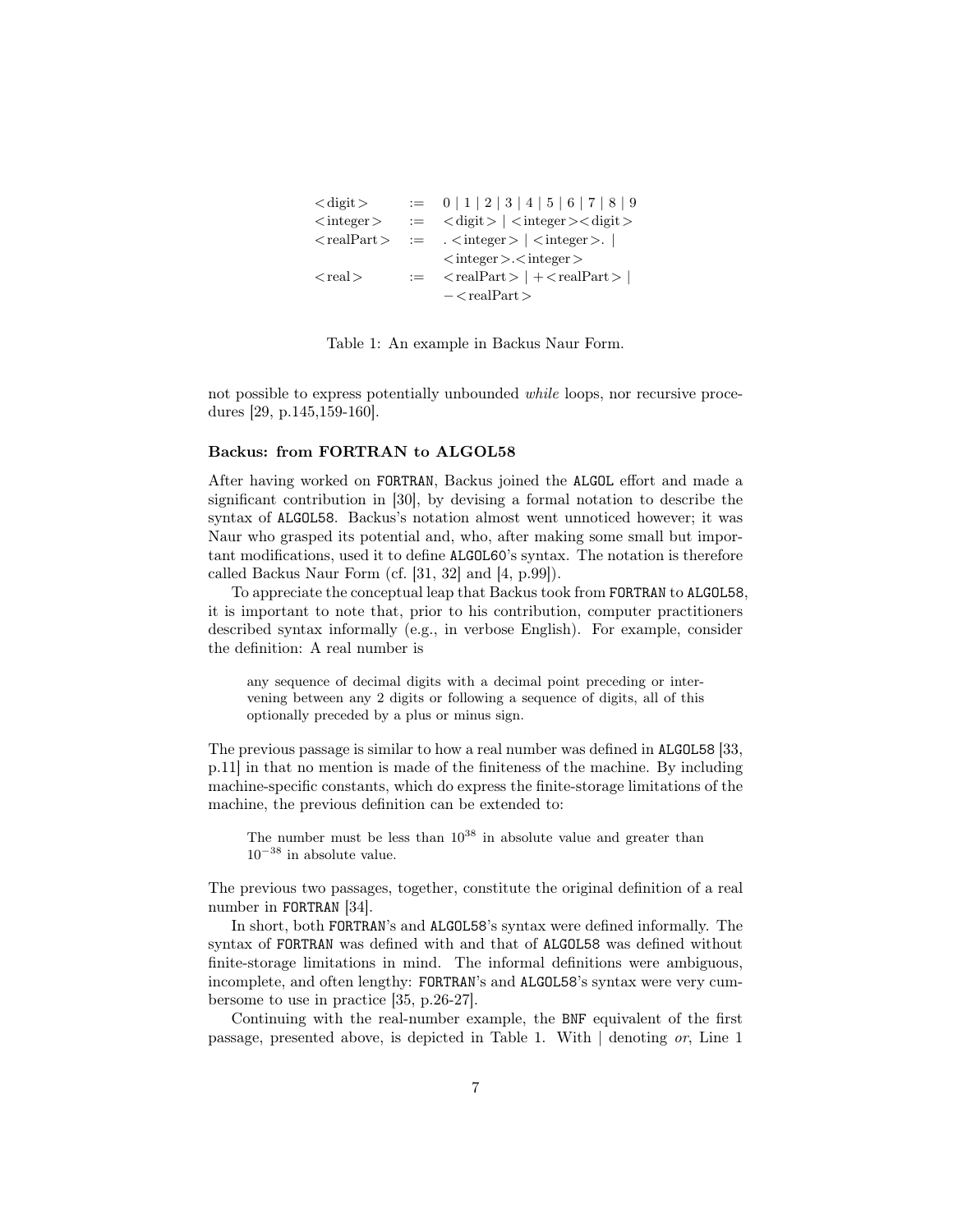expresses that a digit is either 0 or 1 or 2 or  $\dots$  or 9. Line 2, in turn, *recursively* defines a sequence of digits to be either a digit or an integer concatenated with a digit. Line 3 defines the real part of a real number to either be an integer preceded by or followed by a decimal point or an integer followed by a decimal point and an integer. Finally, Line 4 defines a real number to have no sign, a plus sign, or a minus sign.

Note that Table 1 is only the BNF equivalent of the first passage, presented above. The finite-storage limitations of the machine (cf. the second passage) can not be expressed concisely in BNF notation. Indeed, the syntactic recursion, exemplified in Line 2 in Table 1, is what made BNF notation so concise: Line 2 allows an arbitrarily long but finite integer to be written down in ALGOL60 and, hence, also integers that simply could not fit in every computer's memory!

Backus's conceptual leap of abstracting away the computing machine's finite limitations cannot be stressed enough. Unlike his work during the FORTRAN years, where he focused on the design of the translator to obtain efficient machine code, Backus's abstraction allowed him to solely focus on the language. On the one hand, Backus was of course aided by ALGOL58's abstraction of finite storage. On the other hand, as we shall see, many computer practitioners did not let go of machine-specific features while designing and implementing a machineindependent programming language.

#### 2.1.2 List Processing

Not present at the 1954 conference but equally important to mention are Newell, Shaw, and Simon. By 1957, these three men had implemented a list-processing system for automatic theorem proving [36, 37]. Their system was called the Logic Theory Machine (LT) and it served the purpose of trying to better understand how effective human-problem solving works in reality, such as finding a proof of a mathematical theorem, playing chess, or discovering scientific laws from data [37, p.218-219]. They used their Information Processing Language (IPL) to implement LT [36, p.232].

In contrast to the many numerical programs implemented during the 1950s, LT was symbolic in nature. While numerical programs were primarily static in the sense that e.g. the set of variables and constants (to be used at run time) could be determined in advance (i.e., prior to program execution), LT was primarily dynamic. For instance, the number, kind, and order of logical expressions used in LT were completely variable. Therefore, run-time translation was needed and carried out by an interpreter [36, p.230,231,235].

IPL was a very flexible programming language. A user could express the creation of a list during the course of computation. In addition, a user could create lists that consisted of other lists or lists of lists, etc. Adding, deleting, inserting, and rearranging items in a list at any time was possible. Finally, it was also feasible for an item to appear in any number of lists simultaneously [36, p.231]. In modern terms, dynamic memory management and aliasing characterized the work of Newell, Shaw, and Simon.

IPL was not only flexible in terms of memory assignments, but also in terms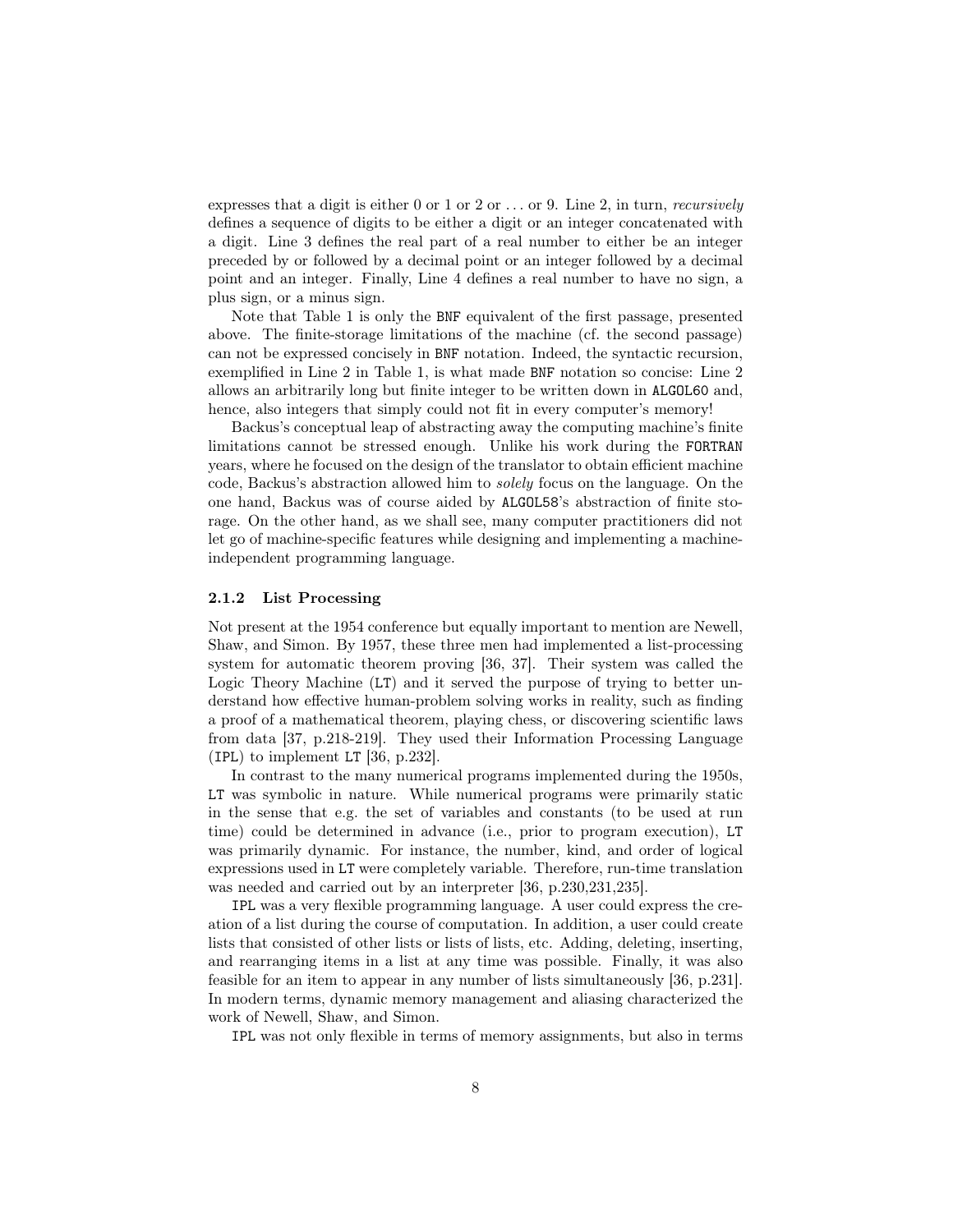of defining processes. There was no limitation on the size and complexity of hierarchical definitions. Likewise, no restriction was enforced on the number of references in the instructions or on what was referenced. Of particular interest is that processes could be defined implicitly, e.g. by recursion [36, p.231]. More generally:

[T]he programmer should be able to specify any process in whatever way occurs naturally to him in the context of the problem. If the programmer has to 'translate' the specification into a fixed and rigid form, he is doing a preliminary processing of the specifications that could be avoided. [36, p.231]

In short, Newell, Shaw, and Simon focused more on the flexibility of their IPL language than on machine efficiency. Their first pseudo code was developed in a machine-independent way with the purpose of precisely specifying a logic theory machine. Only afterwards did they define IPL and in accordance with the RAND JOHNNIAC machine [36, p.232]. Not surprisingly, IPL had some shortcomings in terms of memory space and computation time, shortcomings which were not considered too problematic:

[F]or it seemed to us that these costs could be brought down by later improvements, after we had learned how to obtain the flexibility we required. [36, p.232]

Hence, the prime concern was the language and the ease of being able to express oneself in that language for the problem at hand.

#### McCarthy: from FORTRAN to LISP

Likewise, John McCarthy was, contrary to the many numerical analysts of the 1950s, trying to use recursion in his programming. For, while working at IBM in the summer of 1958, he tried to write a FORTRAN program that would differentiate algebraic expressions, such as the expression  $y^2$ . To calculate the derivative of  $y^2$  –which is equal to 2y times the derivative of y– McCarthy realized that he needed recursive conditional expressions. Since FORTRAN did not contain recursion, he tried to add it to the language, but without success. This led him to develop his own list-processing, recursive, command language LISP [38, p.27], which was greatly inspired by the work of Newell, Shaw, and Simon [39, p.187].

#### 2.2 Western Europe

Compared to the USA, Western Europe had few computing groups during the 1950s [40, p.352]. One such group was the Swiss-German ZMD, which consisted of researchers from Zurich (e.g., Rutishauser), Munich (e.g., Bauer and Samelson), and Darmstadt (e.g., Bottenbruch) [41, p.61]. These three cities collaborated closely in scientific computing but were hindered by the diversity of computing machines: different machines were being built in each of these cities. To overcome this diversity, Rutishauser appealed for a "unified algorithmic notation" in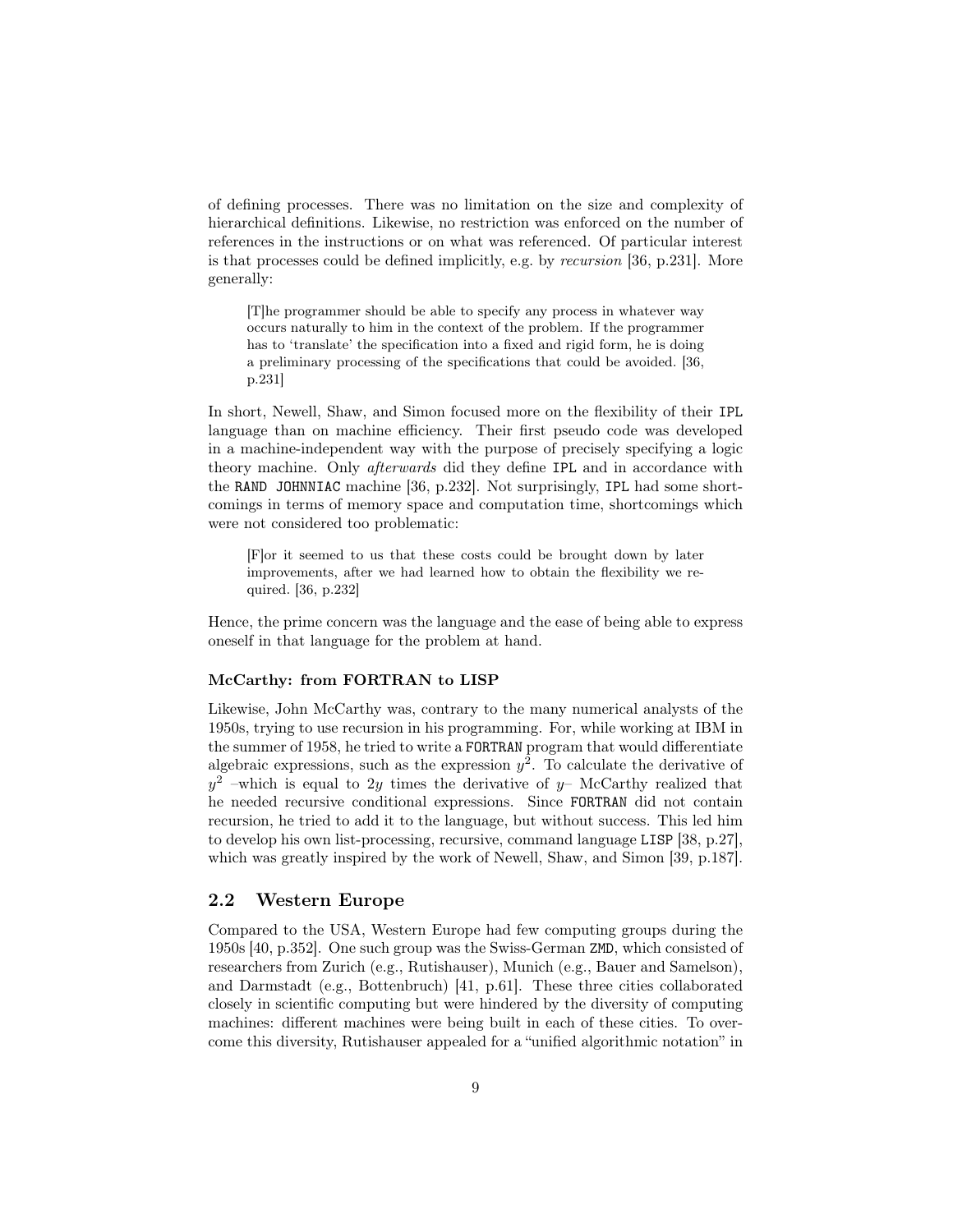the 1955 GaMM<sup>5</sup> meeting and the ZMD group subsequently became more involved in researching automatic-translation techniques [35, 41, p.5, p.61].

In May 1958, a one-week ACM-GaMM meeting was held in Zurich, signifying the collaboration between an American delegation, led by Carr, and the ZMD group [33]. The collective focus was to define a universal, machine-independent programming language. The chosen name for the language was initially IAL (International Algorithmic Language), later denoted as ALGOL58, but would by January 1960 change into ALGOL (Algorithmic Language), and is denoted as ALGOL60 in this text [35, 42, p.35, p.79].

The intention of ALGOL58 was threefold [33, p.9].

- 1. The new language should be as close as possible to standard mathematical notation and be readable with little further explanation.
- 2. It should be possible to use it for the description of computing processes in publications.
- 3. The new language should be mechanically translatable into machine programs.

Besides the Swiss and Germans, also others such as the Dutch, Danes, and British were actively involved in computing during the 1950s. In Amsterdam, for instance, Van Wijngaarden led a team at the 'Mathematisch Centrum' (Mathematical Center). Contrary to Rutishauser, who had a rented computing machine at his disposal as early as 1950 [43, 44, p.24-25, p.41-50], the Amsterdammers had to build their own machine before being able to experiment with programming techniques. It took until January 1954, with the advent of their ARRAII machine, for the Amsterdammers to possess a working computer [23, p.124]. And, only in 1959, with their X1 machine, did the Amsterdammers actively participate in advancing the art of automatic translation; i.e., by joining the ALGOL60 effort. Surprisingly however, the Amsterdammers Dijkstra and Zonneveld succeeded very quickly in building an ALGOL60 compiler (August, 1960). By doing so, Amsterdam instantly became an internationally renown city for those involved in the ALGOL60 effort [23, p.125].

During the second half of the 1950s, the Swiss-German ZMD group extended and changed its name into ALCOR (ALgol COnverteR). Research teams from Copenhagen and Vienna had for instance joined the ALCOR initiative [15, p.210]. Each ALCOR team had its own unique computing machine, but shared the same aspiration: an easy mathematically-oriented programming language (initially ALGOL58, later ALGOL60). Similar to the Gorn-Brown-Carr philosophy, the ALCOR members wanted to be able to write a program once in ALGOL58 and then be able to automatically translate it into the instructions of any ALCOR machine. Furthermore, the ALCOR members wanted efficient translators and efficient machine programs [15, p.210]. The latter ambition, however, conflicted with their quest for a universal machine-independent language. For, recall from

<sup>5</sup>Gesellschaft für Angewandte Mathematik und Mechanik (Association of Applied Mathematics and Mechanics).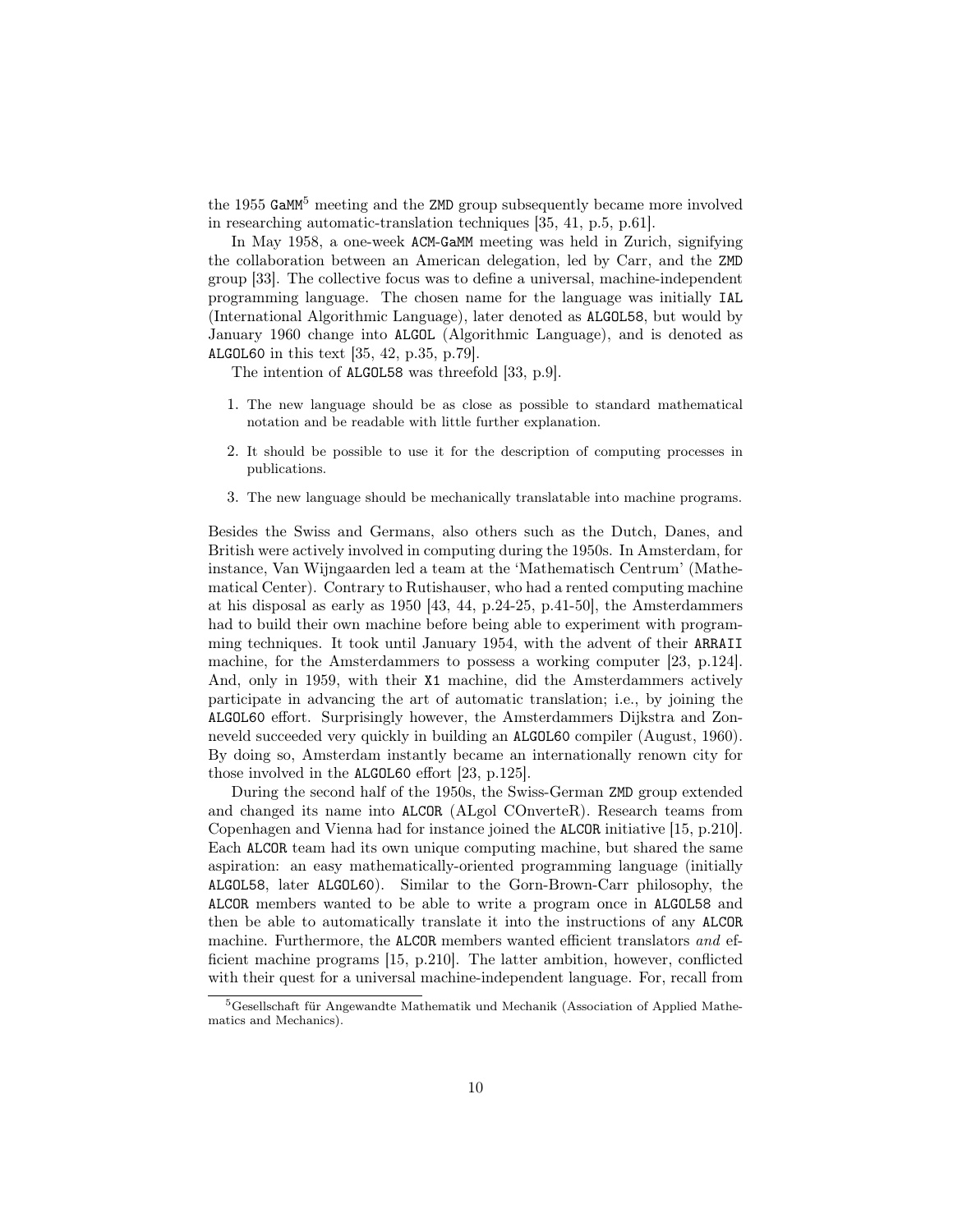Brown and Carr's work that efficient machine programs and machine independence did not mix well, as Bauer and Samelson's own words from 1962 also seem to indicate:

The [ALCOR] group was in agreement from the beginning, partly as a result of the experiment in machine design, to devise a [universal, machine independent] language and translator as an efficient programming tool using available machine facilities to the fullest extent possible. [15, p.210, my italics]

As we shall see later, Dijkstra, by contrast, designed a language after having first abstracted away from the machine. A similar remark holds concerning the design of the Dijkstra-Zonneveld compiler.

# 2.3 The Recursive Procedure Enters ALGOL60

As part of the ALGOL60 effort, a subcommittee in November 1959 (consisting of Rutishauser, Ehrling, Woodger, and Paul) recommended that certain restrictions be put in place with respect to the parameters of a procedure, thereby automatically preventing recursive activation through a parameter. According to Perlis, recursion in general was therefore not explicitly forbidden [42, p.86]. According to Naur, however, it was:

We should also mention that this procedure concept of the old language introduced for every procedure body a completely closed universe of names. There was no communication to the outer world except through parameters. In this way of course, recursive activations were ruled out by the language itself. [4, p.151,154]

In August 1959, McCarthy wrote a letter in which he openly advocated for recursive procedures [45], and, in January 1960, at the final ALGOL60 Paris conference, McCarthy suggested to add recursive procedures to the ALGOL60 language [42, 38, p.86, p.30]. With regards to McCarthy's proposal to add recursive procedures, an American representative to the ALGOL60 conference proposed to add the delimiter recursive to the language, to be used in the context recursive procedure. The American's proposal was, by voting, turned down by a narrow margin [4, p.112]. According to some, this rejection was interpreted to mean that recursive procedures should not be added to the ALGOL60 language; others, however, interpreted it to mean that recursive procedures should not be distinguished syntactically from nonrecursive procedures by means of the proposed delimiter [4, p.160]. The latter category of people, therefore, did assume that recursive procedures (introduced by McCarthy) belonged to the ALGOL60 language, while the former category of people –including Naur and McCarthy [4, p.159-160]– assumed that recursive procedures did not belong to the language. In short, and in Perlis's words: "it is not clear what the votes meant!" [4, p.160].

The voting took place before other issues, concerning the (informal) semantics of procedures, had been clarified [4, p.160-161]. After the voting, and after several modifications were made to the semantics of procedures, the defined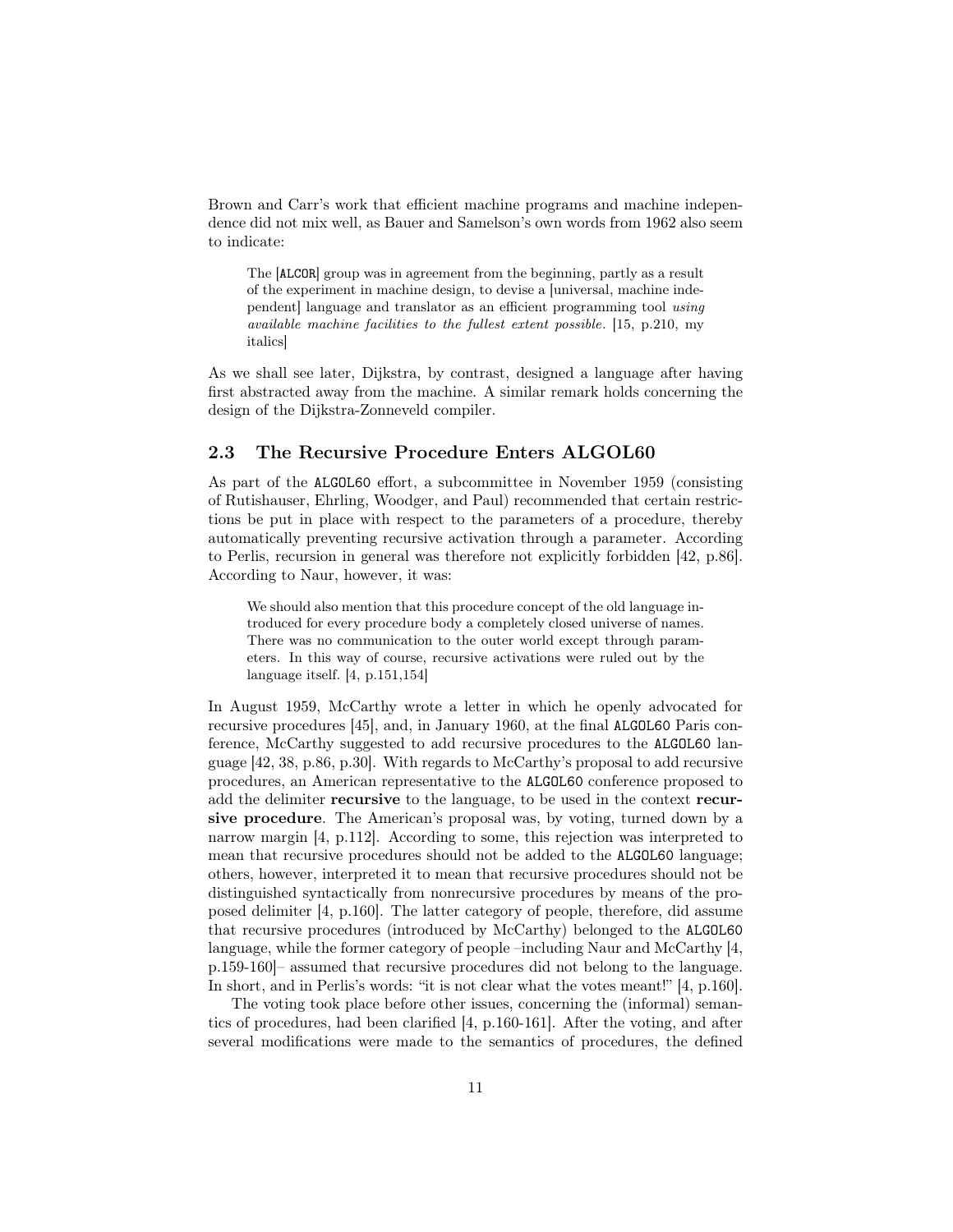language, from Naur's perspective, contradicted the November 1959 proposal to prohibit recursion [4, p.112]. For, Van Wijngaarden and Dijkstra had stumbled upon the possibility to syntactically express recursive-procedure activations. Not sure whether recursion was indeed intended semantically, they contacted the ALGOL editor, Naur, by telephone on approximately 10 February 1960 to convey this ambiguity [4, p.112]. After consulting Dijkstra, Van Wijngaarden suggested to Naur to add the following clarification to the ALGOL report:

Any other occurrence of the procedure identifier within the procedure body denotes activation of the procedure. [6, p.311]

Hence, this made explicitly clear that recursive procedures could be expressed in ALGOL60. The fact that the alternative, of preventing recursive-procedure activations by means of several language restrictions, would be cumbersome, was also mentioned by Van Wijngaarden<sup>6</sup>. It is, in hindsight, clear that Van Wijngaarden and Dijkstra were primarily reasoning along linguistic lines and not in terms of specific machine features. As we shall see, simplicity for them meant less language restrictions.

Naur had initially been in favor of ALCOR's efficiency-driven philosophy. But he became charmed by the one-sentence clarification of the Dutch and added it to the ALGOL60 report. According to Naur's 1978 recollections:

I got charmed with the boldness and simplicity of this [one-sentence] suggestion and decided to follow it in spite of the risk of subsequent trouble over the question (cf. Appendix 5, Bauer's point 2.8 and the oral presentation). [4, p.112-113]

Naur's reference to Bauer shows that he was well aware of ALCOR's strong will to prohibit introducing recursive procedures in the language, in accordance with the November 1959 meeting<sup>7</sup>.

# 3 Dijkstra's Continual Appeal for Generalization

Van Wijngaarden's team in Amsterdam spent most of the 1950s building computing machines and corresponding machine languages. The programmer Dijkstra typically had to construct the machine's software on paper, awaiting for the machine to be built by his colleagues Loopstra, Scholten, and Blaauw [23, p.111]. Only in 1959, did the Amsterdammers join the ALGOL60 effort by actively pursuing a definition of the ALGOL60 language and a corresponding translation technique. In hindsight, the Amsterdammers' lack of expertise in translation technology and machine-independent languages may have been a blessing in disguise, as Dijkstra's words from 1980 indicate:

 ${}^{6}$ Cf. [4, p.112]. Today we know that it is almost impossible to write recursive grammar rules preventing the use of recursion. This was, however, not obvious to many ALGOL60 actors at the time.

<sup>7</sup>Further support for this claim, involving also Van Wijngaarden and Dijkstra, can be found by reading Bauer's remarks in [4, Appendix 5] and, in particular, Bauer's words: "the Amsterdam plot on introducing recursivity" [4, p.130].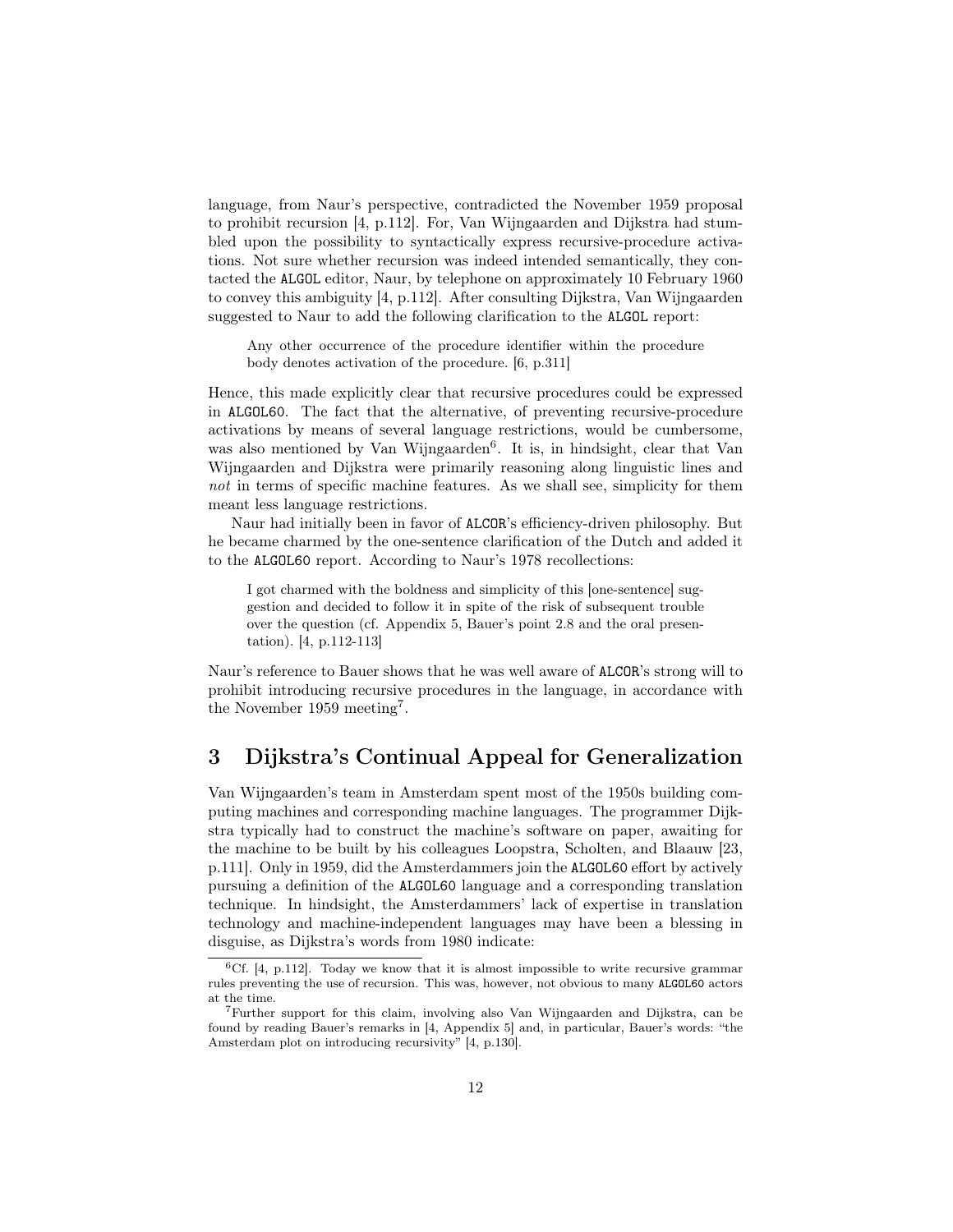The combination of no prior experience in compiler writing and a new machine [the X1] without established ways of use greatly assisted us in approaching the problem of implementing ALGOL60 with a fresh mind. [46, p.572]

Van Wijngaarden and Dijkstra viewed a programming language, such as ALGOL60, as a mathematical object. If certain aesthetic criteria were met, they would consider the language to be elegant and, hence, relevant. Only after such a language was defined, did they seek an automatic-translation technique. Their working style differed radically from the efficiency-driven approach followed by Bauer, Samelson, Strachey, Wilkes, and others.

## 3.1 In Search for a Simple Language

An important aesthetic criterion for the Dutch was generality: any unnecessary language restriction had to be avoided at all costs, in the interest of obtaining a simple language. Dijkstra clarified this point in a later publication [14] by making an analogy between ALGOL60 and the English language. He suggested considering any English text that respects five restrictions:

- 1. Words of more than 15 letters are forbidden.
- 2. The total number of letters of three consecutive words may not be greater than 40.
- 3. Sentences of more than 60 words are not allowed.
- 4. In one and the same sentence, the same word may not be used twice as a subject.
- 5. A list of 2000 words is given and each word in that list may not be used.

Dijkstra remarked that the readability of any text respecting restrictions 1-5 is not necessarily hindered and one can read such a text while being completely ignorant of the restrictions. But, constructing a correct English text in conformance with restrictions 1-5 is problematic, due to a lack of intuition when trying to comprehend the restrictions. In the interest of clarity and program correctness, Dijkstra did not want a language such as ALGOL60 to contain restrictions similar to 1-5 either. For instance, a procedure that can call another procedure but not itself was an unnecessary language restriction for Dijkstra. By discarding it, a more general and hence simpler language was obtained; i.e., a language which could handle recursive procedures.

In his paper [14], Dijkstra applied his ideology to ALGOL60 by advocating for dynamic instead of static constructions, since they make the language more systematic and powerful. One of Dijkstra's examples was based on the procedure and switch declarations in ALGOL60. The switch is a vector of statement labels, declared at the beginning of a block. Its declaration looks syntactically like an assignment statement. Both the procedure and switch declaration have a hybrid nature; i.e., an undesirable property according to Dijkstra. On the one hand, the procedure and switch declarations both reserve an identifier for a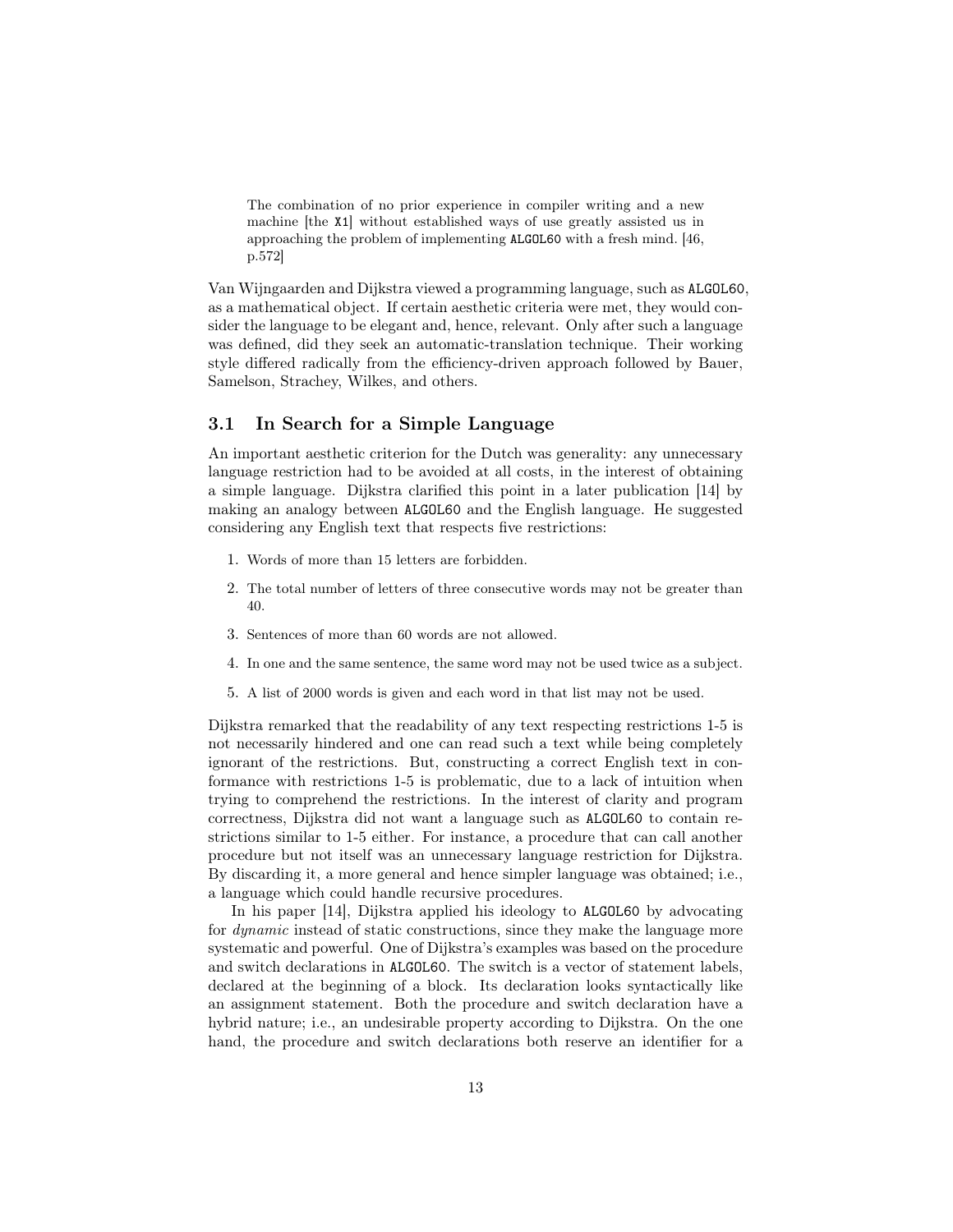special sort of object and that object is defined statically; i.e., immediately. In this sense, both the procedure and switch declarations are similar to the 'constant' declaration. On the other hand, however, while a constant number can be used in an assignment statement which dynamically assigns a value, a procedure or switch declaration can not be used in such a dynamic manner. Dijkstra therefore suggested to extend the concept of 'assignment of a value' so that lists, statements, etc. can also act as assigned values. This, in turn, would allow one to remove the value-defining function of the procedure and switch declarations. The result would then be that the declarators *procedure* and switch would only be followed by a list of identifiers, to which suitable assignments would eventually be made at run time [14, p.35-36]. According to Dijkstra:

[Such a modification] is an improvement: the language then becomes more systematic and more powerful at the same time, as all value-relations have now become dynamic. [14, p.36, my italics]

Dijkstra's emphasis on general language constructs and corresponding dynamic implementations would, as many observed, have a negative effect on computation time. In Strachey's words:

I think the question of simplifying or reducing a language in order to make the object program more efficient is extremely important. I disagree fundamentally with Dijkstra, about the necessity of having everything as general as possible in all possible occasions as I think that this is a purely theoretical approach  $[\ldots]^{8}$ 

It is therefore no surprise that Dijkstra and his fellow linguists were the laughing stock of Seegmüller's well-received comment at the 1962 Rome symposium. Indeed, for most people at the symposium efficiency was the prime concern.

A closer look at Dijkstra's ideology, however, shows that his agenda was not to neglect efficiency issues per se, but to focus on the more general objective of increasing programming comfort. In Dijkstra's words:

In order to get as clear a picture as possible of the real needs of the programmer, I intend to pay, for a while, no attention to the well-known criteria 'space and time'. Those who on the ground of this remark now doubt the honest fervour with which the following is written, should remember that, in the last instance, a machine serves one of its highest purposes when its activities significantly contribute to our comfort. [14, p.30, my italics]

In other words, to better understand the real underlying problems of programming, Dijkstra suggested to temporarily ignore (i.e., abstract away) machinespecific features. While a decrease in execution time or memory footprint may, indeed, contribute to an increase in programming comfort, other criteria, such as program correctness, could contribute much more. According to Dijkstra:

<sup>8</sup>Cited from [2, p.368]. Incidentally, it is interesting to note that Strachey used the verb 'simplifying' to denote the opposite action of what Dijkstra associated with that verb.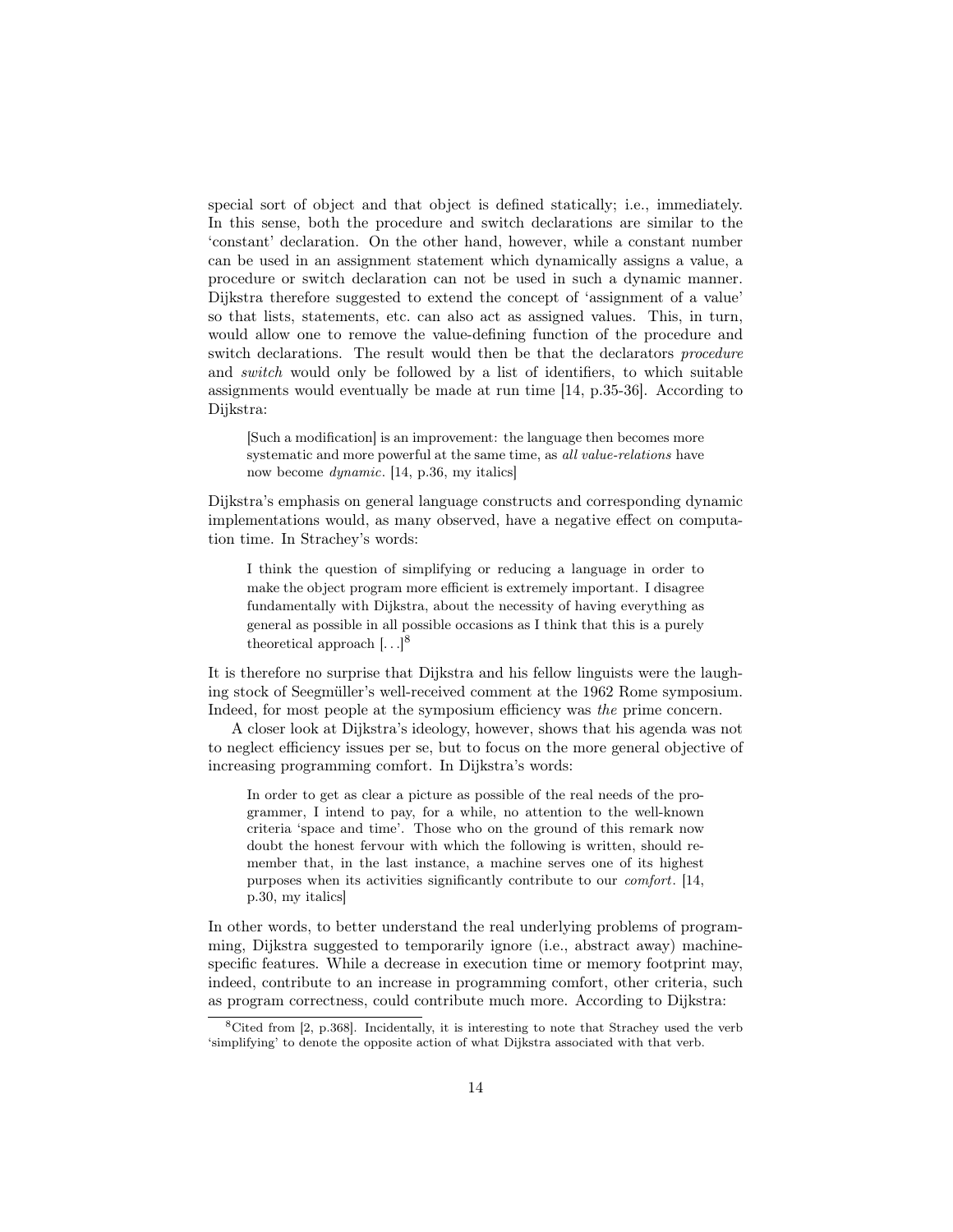I am convinced that these problems [of program correctness] will prove to be much more urgent than, for example, the exhaustive exploitation of specific machine features, if not now, then at any rate in the near future. [14, p.30]

As a final example, by countering Strachey and Wilkes's efficiency-driven proposal to explicitly delimit the use of recursive procedures, Dijkstra clearly explained where he stood on these matters:

[Strachey and Wilkes] make an appeal to the fact that ". . . a recursive procedure is both longer and slower than a non-recursive one." But the recursive procedure is such a neat and elegant concept that I can hardly imagine that it will not have a marked influence on the design of new machines in the near future. And this influence could quite easily be so considerable, that the possible gain in efficiency that can still be booked by excluding recursiveness, will become negligible. [13, 14, p.17, p.41]

To clarify, Strachey and Wilkes were in favor of static solutions enforced by language restrictions in the interest of machine efficiency. They viewed the requirement that all ALGOL60 procedures could potentially be recursive as an example of "unnecessary generality" [13, 14, p.16, p.40]. Instead, they wanted all procedures to be nonrecursive by default and only recursive if explicitly delimited by the programmer. By doing so, it would be possible to write compilers that could generate far more efficient machine code. Dijkstra, by contrast, wanted to avoid such case distinctions in order to obtain a simple language and corresponding implementation technique. To do so, he advocated for general language constructs and corresponding dynamic solutions. Dijkstra acknowledged that his general recursive-programming approach led to inefficient machine code, but he also stressed that this would probably be resolved in the nearby future (cf. [14, p.41] and his abstract in [19]). In hindsight, it seems that Dijkstra had anticipated the advent of the hardware stack.

To conclude, Dijkstra's philosophy is in many ways similar to the Gorn-Brown-Carr philosophy of 1954. And, his appeal for dynamic constructs is, albeit for different reasons, similar to the work of Newell, Shaw, and Simon. Furthermore, Dijkstra believed that efficiency problems would be resolved in the nearby future, or at least become negligible. According to Dijkstra, generalization of a programming language allowed for simplification in compiler building and this would in the long term prevail over the short-term engineering problems that concerned people such as Bauer, Samelson, Strachey, and Wilkes.

#### 3.2 Generalizations of the Stack Principle

Dijkstra's urge to generalize was not only felt at the level of language definition. Also when designing the Dijkstra-Zonneveld compiler did he seek general principles. For example, Dijkstra generalized the manner in which a stack was used in two essential ways. First, he showed how the functionality of the stack can be further generalized in time, by not only using it to evaluate arithmetic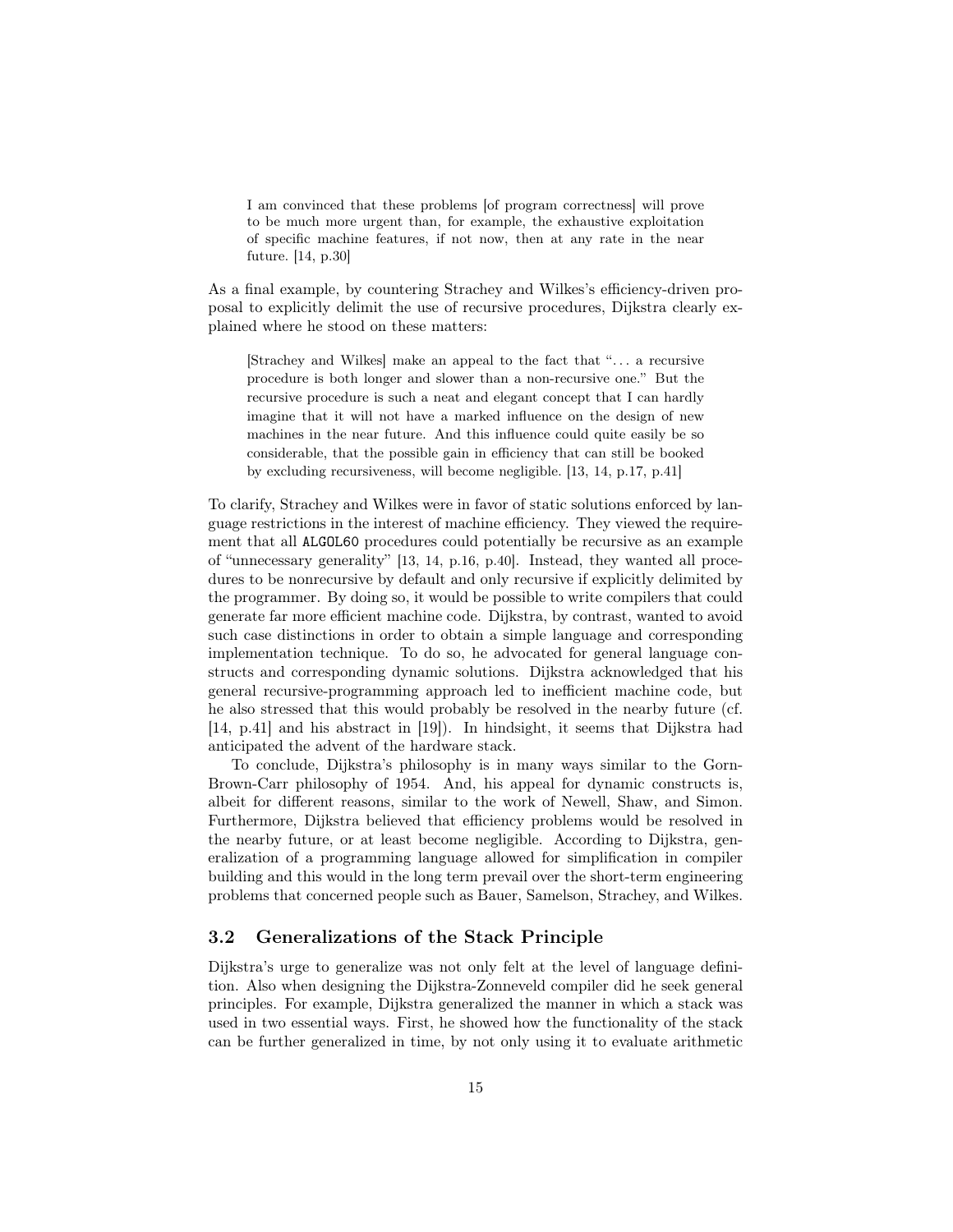

Figure 1: Generalizing the functionality of the stack.

expressions, but also expressions containing procedure calls. That is, procedures were treated like arithmetic expressions by means of some additional bookkeeping [19]. Second, he showed how several different kinds of items (operators, operands, states, priorities, etc.) can be stored on one general stack, instead of using multiple specialized stacks for each kind of item [48].

#### 3.2.1 Further Generalization in Time

By the late 1950s, the stack had been invented over and over again by several independent researchers<sup>9</sup>. It was the "stack principle" of Bauer and Samelson [50] which Dijkstra referred to in his now-famous 1960 article [19], in which he elaborated on how to use the stack as a run-time object.

Figure 1 helps to illustrate the concepts underlying Dijkstra's generalization. The top-most horizontal arrow shows how  $B$  is placed on the stack, assuming that  $B$  is ready made. If, however,  $B$  is not ready made but, instead, has to be calculated by means of the formula  $B = P/Q$ , then the alternative sequence of arrows in the figure is applicable: P and Q are placed on the stack and eventually removed from the stack in order to compute  $P/Q$ .

The generalization lies in the fact that a stack can be used for both scenarios: whether  $B$  is ready made or has to be computed, by temporarily using a number of next stack locations, the net result remains the same. More generally, and not explicitly shown in Figure 1, B may just as well be computed by means of a call to a procedure which contains the expression  $P/Q$ . In Dijkstra's words:

[I]t is immaterial to the 'surroundings' in which the value  $B$  is used, whether the value  $B$  can be found ready-made in the memory, or whether it is necessary to make temporary use of a number of the next stack locations for its evaluation. When a function occurs instead of B and this function is to be evaluated by means of a subroutine, the above [illustration] provides a strong argument for arranging the subroutine in such a way that it operates in the first free places of the stack, in just the same way as a compound term written out in full. [19, p.314]

<sup>&</sup>lt;sup>9</sup>See Chapter 2 in [49].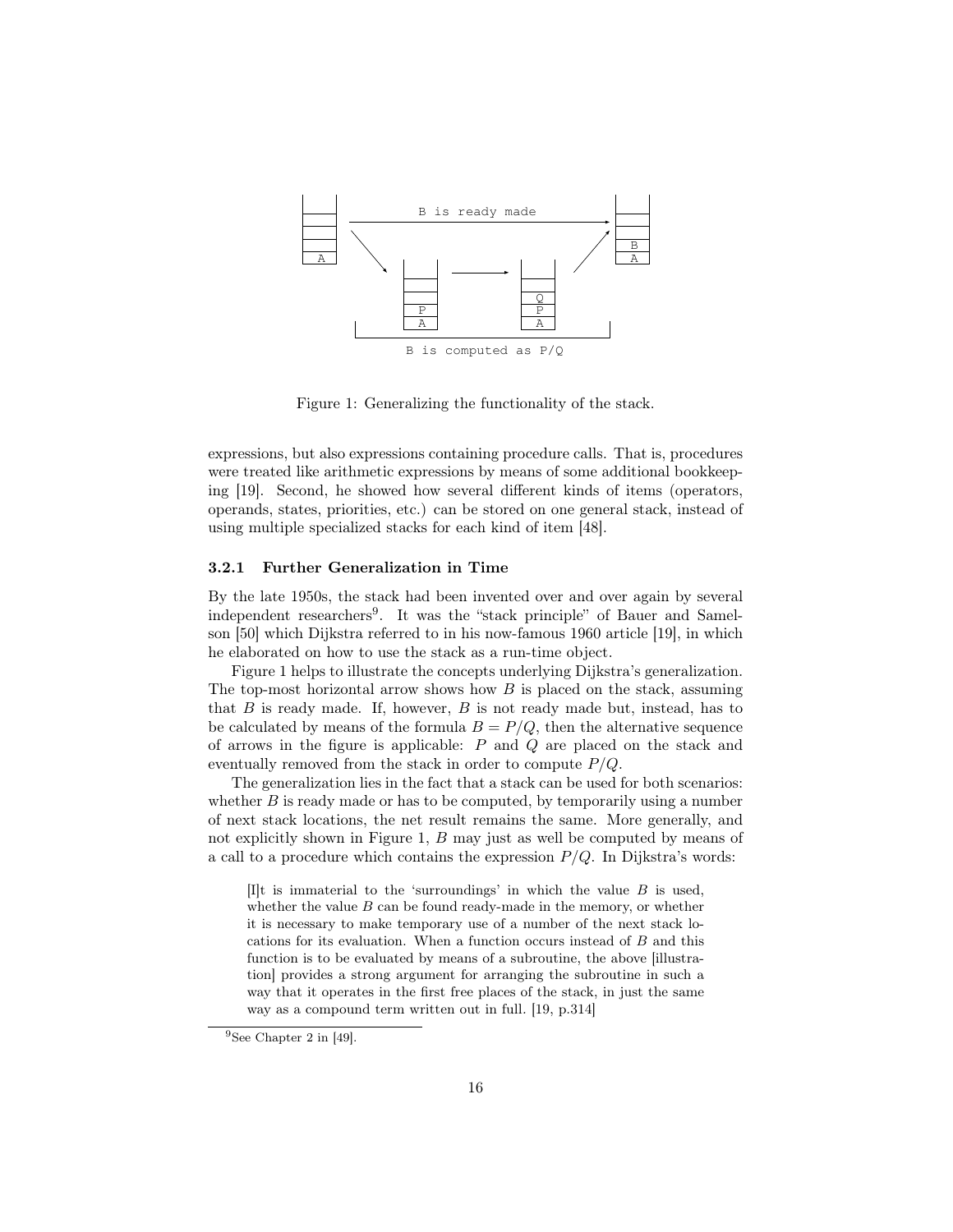To arrange the procedure in such a way that it operates in the first free places of the stack, Dijkstra subsequently, in his paper, explained how one run-time stack could do the job<sup>10</sup>. As a *by-product* of Dijkstra's generalization, recursiveprocedure activations became feasible:

The subroutine only has to appear in the memory once, but it may then have more than one simultaneous 'incarnation' from a dynamic point of view: the 'inner-most' activation causes the same piece of text to work in a higher part of the stack. Thus the subroutine has developed into a defining element that can be used completely recursively. [19, p.317]

Dijkstra's generalized stack was able to store parameters and local variables of activated procedures. And, to make these elements accessible, Dijkstra had devised a mechanism to delve deep down in his stack, a mechanism which was not needed for the evaluation of simple arithmetic expressions.

Dijkstra was not the first implementor of recursive activations<sup>11</sup>. The relatively simple recursive mechanisms of the list-processing languages IPL and LISP had already been implemented by means of a stack [39, p.192-193]. Rutishauser, in his 1963 paper [5, p.50], not only credited Dijkstra as the inventor of a technique to implement recursion for ALGOL60, but also the Americans Sattley and Ingerman (cf. [53]), who had worked closely with Floyd, Irons, and Feurzeig (see e.g. [54]). Furthermore, Turing had, by 1945, already thought through the idea of using a stack for recursive activations but had not implemented it<sup>12</sup>. Bauer has confirmed Turing's contributions and has also mentioned Rutishauser<sup>13</sup>, Van der Poel, and Huskey as researchers who had implemented recursion prior to 1960 [57, 58, -,p.39].

It is Dijkstra's generalizing style which stands out when a comparison is made with the work of his contemporaries. Rutishauser, for example, had limited the order of his procedure activations in his run-time system [59], while Dijkstra had no such restriction. Floyd's work [60, p.42-43] relied on three specialized "yo-yo" lists (i.e., stacks) instead of one general stack. Likewise, the MAD translator [61, p.28] used several specialized tables. Also, and most importantly, the ALCOR compilers were severely restricted in that they could not handle several ALGOL60 language constructs, including the recursive procedure (cf. Section 3.4). Finally, though the Irons-Feurzeig system [54] did implement recursive-procedure activations and by means of one general run-time stack, it was, in the interest of efficiency, sophisticated in its run-time capabilities and, hence, unlike the run-time system of Dijkstra and Zonneveld (cf. Section 4.2).

 $10$ Dijkstra emphasized that one universal stack was sufficient to implement ALGOL60 [63, p.344].

 $11$ Contrary to what is suggested in [51, p.5] and [52, p.96].

<sup>12</sup>See [55] and [56, p.188, 237].

<sup>13</sup>Rutishauser, himself, mentioned in his 1963 paper [5, p.50] that he had implemented recursive subroutines for the ERMETH in the "pre-ALGOL days".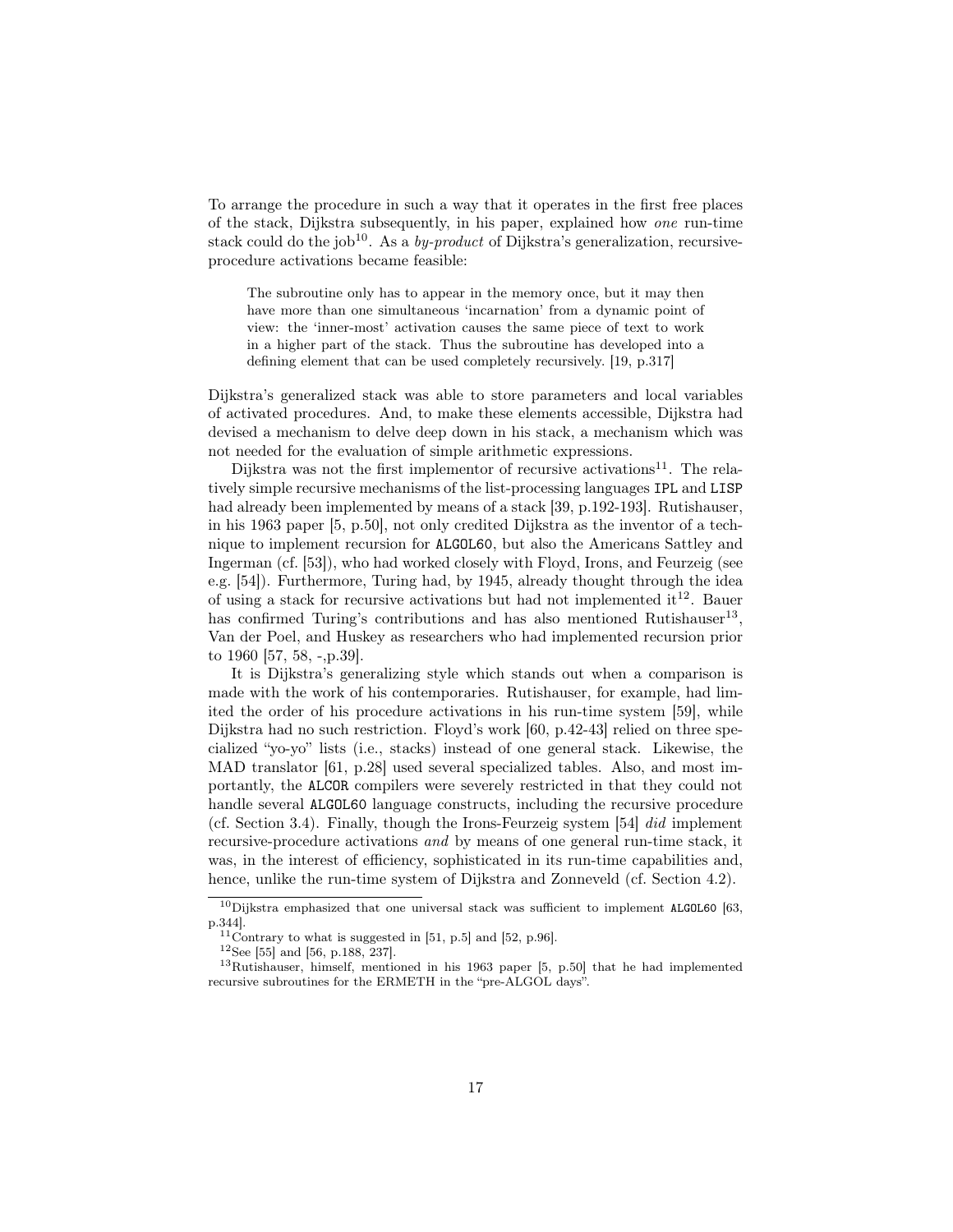#### 3.2.2 Further Generalization in Space

To further illustrate Dijkstra's appeal for generalization, I summarize the essential ideas [62] underlying the paper [48] he presented in Rome 1962. In his paper, Dijkstra described, what he called, the condensation of his meditations after having implemented ALGOL60. He presented a language of a stack-based machine which was "of a perverse inefficiency" [62, p.1]. For, again, Dijkstra's main objective was to pursue "extreme simplicity and elegance" [62, p.1], by devising a uniform way in which his machine could perform different operations. Some examples from his paper are presented below.

Consider the program

 $5 + 39$  / (  $7 + 2 * 3$  ) – 6;

Its corresponding postfix notation is

 $5 \t39 \t7 \t2 \t3 \t* + / + 6 -$ 

which is read from left to right by the stack-based machine in the following manner. When it encounters a number, it is copied to the top of the stack. When it encounters an operator, the corresponding operation is performed at the top of the stack.

Dijkstra remarked that the function of an operator is, thus, a double one. On the one hand, it indicates that copying words to the stack has to be interrupted. On the other hand, it also specifies the operation that has to be performed at the top of the stack. Dijkstra suggested to separate these two functions, by treating arithmetic operators in the same way as numbers: the operator should also be copied onto the stack, and its evaluation should be performed by a new and separate word  $E$  (for Evaluate). In accordance with these new conventions, the postfix notation would then be

$$
5\quad 39\quad 7\quad 2\quad 3\quad *\quad E\quad +\quad E\quad /\quad E\quad +\quad E\quad 6\quad -\quad E
$$

Whenever the word read is unequal to  $E$ , the word is copied onto the stack. Whenever the word read is equal to  $E$ , it is not copied; instead, the operation on the top of the stack is performed. As the reader can check, such an execution would finally result in the number 2 being the top element of the stack, as desired.

Further on in his paper, Dijkstra introduced variables which could be placed on the stack as well. For instance, the expression

$$
x~~+~~4~~;\\
$$

corresponds to the post-fix notation

 $x E_4 + E_5$ 

Upon execution,  $x$  would first be placed on top of the stack. After encountering the first occurrence of  $E$ , the variable x would be substituted by the value it denotes, which depends on the state of the process at that moment. For example, the top element of the stack,  $x$ , could be substituted by 3, implying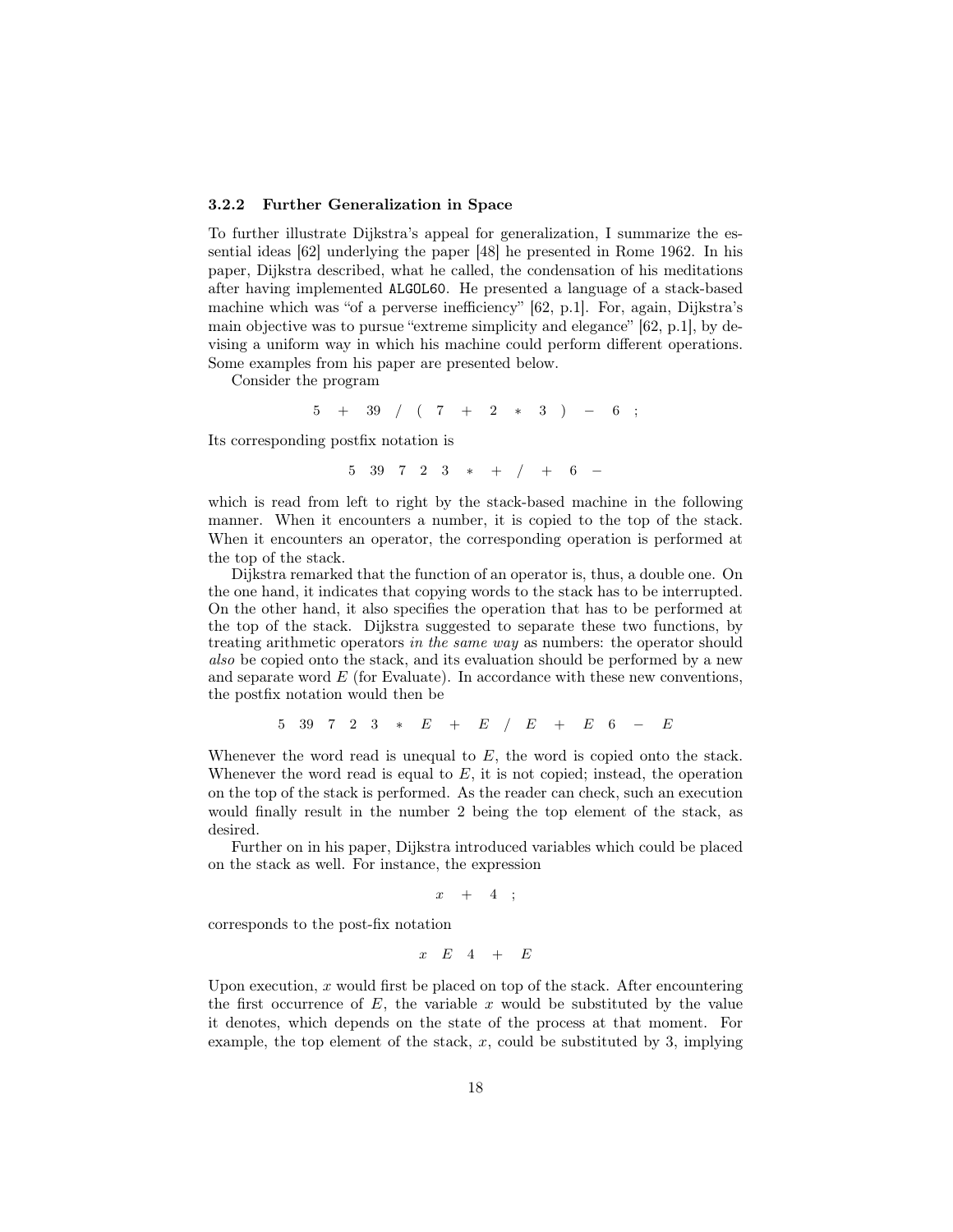that the final result would be a stack with as top element the value 7. In short, Dijkstra treated variables as operators and, as explained previously, he treated operators as numbers.

Dijkstra's further generalization was led by the observation that a number is only a special kind of expression. That is, while in the previous examples the final addition to the stack was merely a number, it should, more generally, be possible to devise examples in which the final result is a general expression. To achieve this generalization, Dijkstra allowed the word E to be placed on the stack as well by introducing a new word P (for Postponement). Upon evaluation of  $P$ , it would be replaced by the word  $E$ . As an example, consider the following text with three variables  $x, y$ , and  $\text{plinus:}$ 

$$
x
$$
  $P$   $E$   $y$   $P$   $E$   $plinus$   $E$   $P$   $E$ 

Upon execution, the top of the stack would show in succession

 $\ldots$   $x$  $\ldots$   $x$   $P$  $x E$  $\ldots$   $x$   $E$   $y$  $\ldots$   $x$   $E$   $y$   $P$  $\ldots$  x E y E  $\ldots$  x E y E plinus  $\ldots$  x E y E +  $\ldots$  x E y E + P  $\ldots$  x E y E + E

The last line in the previous illustration contains the string of words which, when read as a piece of program, would effectuate the evaluation of the expression  $x + y$ . Likewise, if the value of the variable *plinus* had been –, then the resulting string of words would have corresponded to the expression  $x - y$ . In other words, the net effect of the previous illustration is that the expression  $x$ plinus y has been partially evaluated with as result another expression.

Dijkstra continued in his paper by showing that the distinction between numbers and instructions was superfluous as well. His generalizations furthermore led him to introduce a second stack, which he called the stack of activations. In his words:

We could try to merge our two stacks into one. This merging would present itself in a completely natural fashion if the two should expand and shrink "in phase" with one another. In general, however, this is not the case and trying to merge the two stacks into a single one would give a highly unnatural construction. [48, p.247]

In summary, while Dijkstra had only needed one stack to implement ALGOL60, he needed two stacks to implement his more general stack-based programming language. In both cases it was his quest to generalize which stands out.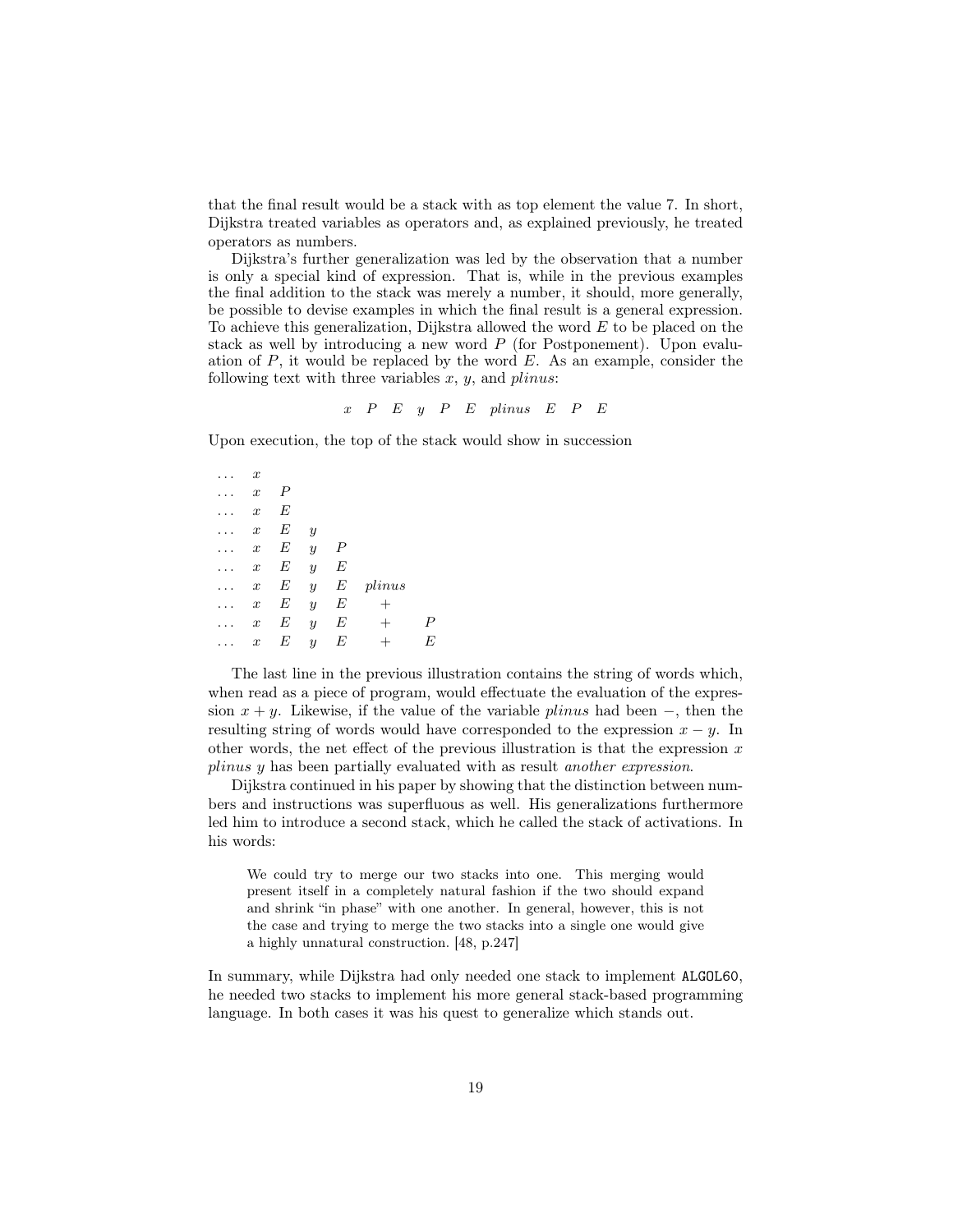## 3.3 Machine-Independent Object Language

Dijkstra's single most important ALGOL60-related contribution, in terms of generalization, is without doubt his design of an intermediate machine-independent object language<sup>14</sup>. That is, a language which serves the purpose of describing the behavior of a general stack-based machine and not the X1 machine in particular. Dijkstra situated this language in between ALGOL60 and the machine instructions of the X1, and thereby created –what we would today call– a separation of concerns, which heavily simplified the implementation of the Dijkstra-Zonneveld compiler.

The separation of concerns is twofold: a translation stage followed by an interpretation stage. The translation, from ALGOL60 to the object language, is accomplished in a machine-independent manner and, hence, without any appeal to machine efficiency. Candidates for this translation stage are jobs that can be done once and for all; i.e., jobs that are independent of the execution of the program and, hence, intrinsically static. An example is determining which brackets in an ALGOL60 program form pairs [47, p.349]. In the second stage, the obtained object program is processed by an interpreter written in the machine code of the X1. Only at this stage does dynamic physical memory management come into play. An important example is mapping the run-time software stack onto X1's memory [63, p.336].

It is, again, Dijkstra's top-down perspective, from ALGOL60 to the machine, which stands out in comparison to the machine-specific approaches of Bauer, Samelson, and others<sup>15</sup>. In Dijkstra's own words:

[W]e are completely free to determine how the computer should be used, this in contrast with machines for which considerations of efficiency force us in practice to a special manner of use, that is, force us to take account of specific properties and peculiarities of the machine. [63, p.330]

[T]he making of an ALGOL translator is a relatively simple job if the translator may formulate the object program in operations cut out for the problem. [63, p.344]

To design his object language, Dijkstra had made several abstractions. For instance, he had assumed the presence of a sufficiently large homogeneous store, and had thereby abstracted away from X1's heterogeneous memory; i.e., the presence of a fast, small store and a slow, large store. Likewise, he had assumed X1's arithmetic unit to be extremely fast, thereby allowing him to extensively use subroutines without being concerned with computation time [63, p.330].

Similar to Brown and Carr in 1954 and as mentioned before, Dijkstra was fully aware of the prolonged-computation times introduced by his abstractions.

<sup>14</sup>Today we could view Dijkstra's work as a precursor to the Java Virtual Machine.

<sup>15</sup>See e.g. [15, p.210] and [18, 16]. Also, the account of Randell and Russel [64, p.3] indicates that Dijkstra's machine-independent object language was unconventional at that time. However, once again, I stress that no claim is made in this paper that Dijkstra was the first person to introduce a machine-independent object language. Other people had come up with similar ideas independently –see e.g. the remarks of Galler and Gallie in [65, p.528] and McCarthy's work on LISP in particular [22].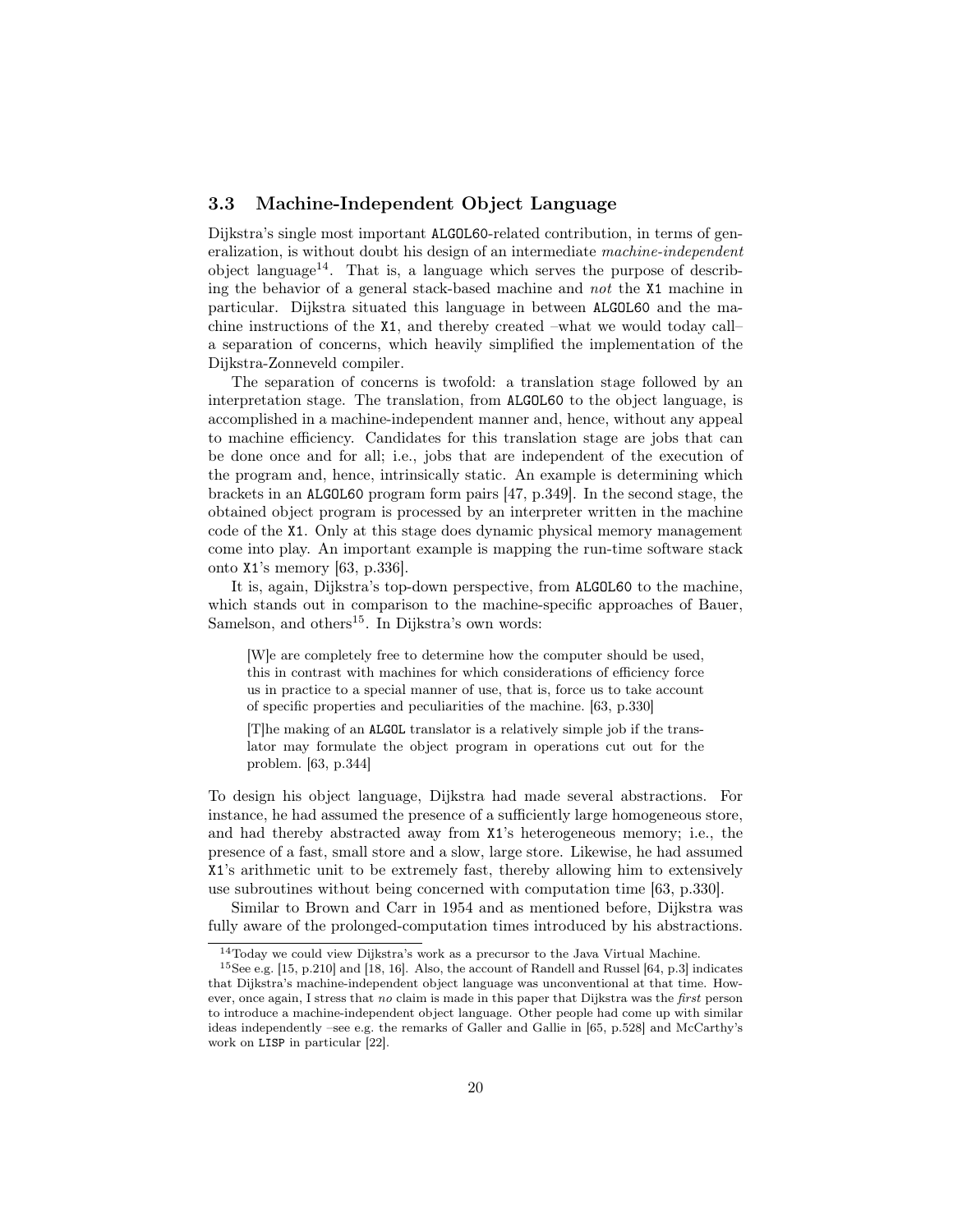Moreover, he acknowledged the short-term limitations of his solution:

We are fully aware of  $[\ldots]$  a certain prolongation of the calculating time, and we can imagine that for some computer which is still in use today one cannot accept this delay. There are twofold reasons why we nevertheless made this choice, one of principle and one practical [. . .] [63, p.330]

#### 3.4 Reception of Dijkstra

Dijkstra and Zonneveld succeeded very quickly in building an ALGOL60 compiler. Their success did not go unnoticed, as the British researcher Randell recollects:

[One] week of discussions with Dijkstra were spent [. . .] These discussions we documented in a lengthy report [64] [...]. For the next few years Dijkstra used our report to defend himself from the numerous further requests he was getting from people who wanted to visit him and find out about the X1 compiler. [66, p.3]

Dijkstra's generalizing style had clearly influenced subsequent practical developments in compiler technology during the 1960s –as explicitly confirmed by Naur [67, p.105]. By breaking away from the efficiency regime, Dijkstra and Zonneveld had succeeded in building a general and fast ALGOL60 translator for a relatively small computer, the X1.

Contrary to the Amsterdam team, several ALCOR members already had functional translation technology available before the recursive procedure entered the ALGOL60 definition (cf. telephone call between Van Wijngaarden and Naur) [4, 15, p.129, p.210]. In the interest of machine efficiency, ALCOR had decided to minimize their run-time system as much as possible by following a strict static approach: each procedure was allocated a fixed working space prior to program execution. This meant that procedures could not be activated more than once during program execution and, hence, that recursive-procedure activations, in particular, were ruled out. At the 1962 Rome symposium, however, Bauer and Samelson expressed their regret in choosing a static solution:

[I]t was decided, to assign static data storage to each procedure separately within the block containing the procedure, which of course rules out recursive procedures. The waste of static storage, in conflict with our original cellar [i.e., stack] principle, was considered regrettable. [15, p.214, my italics]

These words are ironic because ALCOR was a strong proponent of practical engineering-based solutions. Some ALCOR members, such as Seegmüller, had openly distanced themselves from Dijkstra, Van Wijngaarden, and Naur who did not seem to care much about machine efficiency, but, instead, strove for a general algorithmic language. The irony, thus, lies in the fact that ALCOR's approach had failed, even though they had restricted the use of the programming language, while Dijkstra, for instance, had not.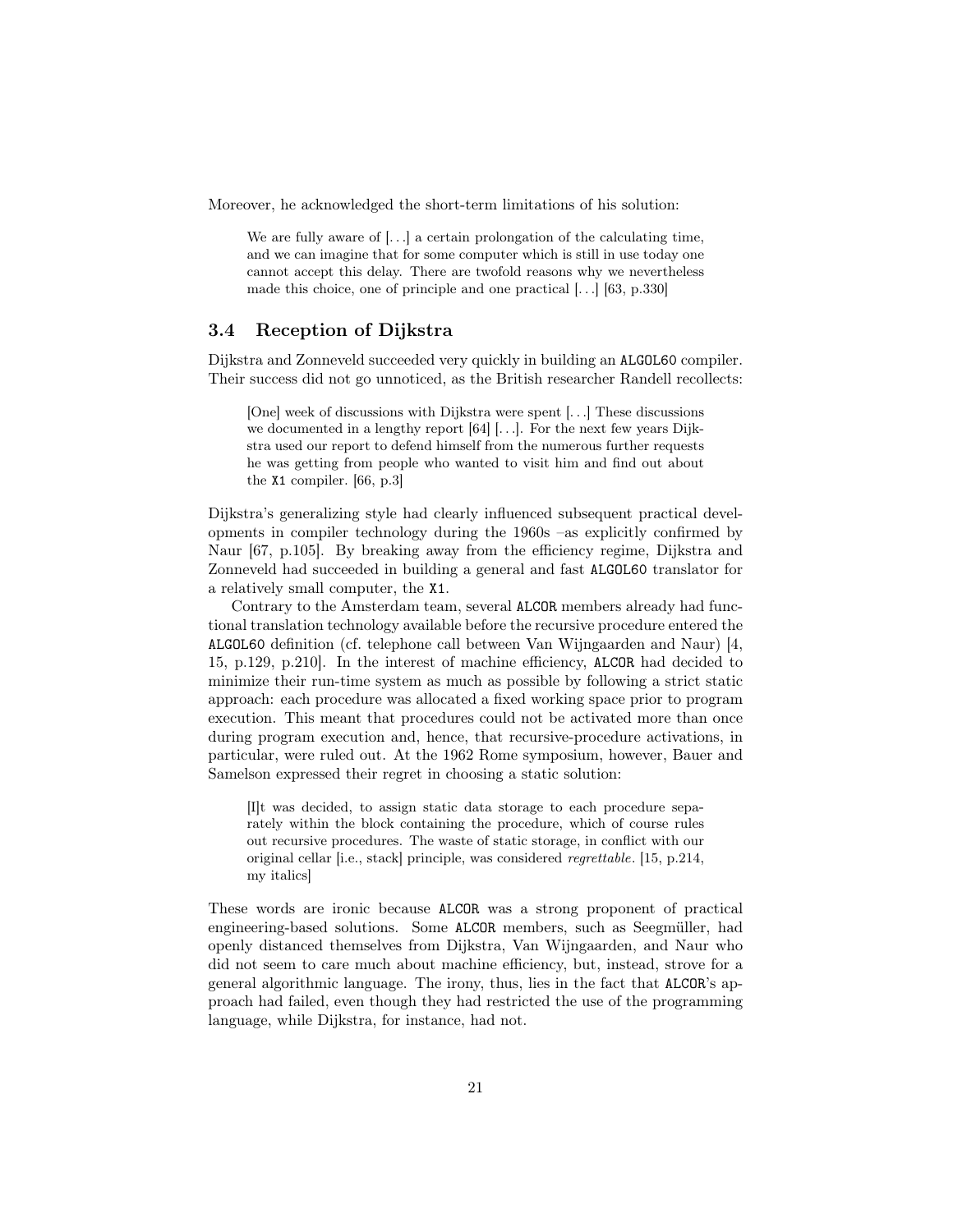Naur's team in Copenhagen had initially joined ALCOR and, hence, had followed an efficiency-driven philosophy as well [18, p.118]. And, even after having started a close collaboration with the Amsterdam team in March 1960, the Danes remained reluctant in subscribing to the Amsterdam approach. In Naur's words:

[In March 1960, t]he Dutch group impressed us greatly by their very general approach. However, although they were prepared to put their solution of the problem of recursive procedures at our disposal we decided to stick to the more modest approach which we had already developed to some extent. The reasons for this reluctance were practical. [...A]t the time we feared the loss of running speed of a system which included recursive procedures (a fear we now know was unfounded). [18, p.118-119, my italics]

Hence, the Danes were initially not able to handle recursive procedures. And, in line with ALCOR's doctrine, they had chosen static solutions [16, p.441]. Furthermore, the Danes had explicitly allowed information transfers between core store and drum to be expressed in their ALGOL60 programs [16, p.441]. Such machine-specific programming was in sharp contrast to the Dijkstra-Zonneveld approach and was very similar to the work of Strachey and Wilkes [12, p.491] and Backus's Speedcoding (cf. Section 2).

In their later 1962 GIER compiler, however, the Danes did follow "the Amsterdam school" and, therefore, were able to handle recursive procedures<sup>16</sup>. The ALCOR group would need some more years before, they too, would finally adopt the Amsterdam approach, as exemplified by the the compiler described in [70].

# 4 The Dichotomy Outlived the ALGOL60 Effort

As a successful ALGOL60 compiler writer, Dijkstra was invited to give a keynote address in Munich (autumn 1962). In his presentation, he made a sharp contrast between reliability and optimization and, unsurprisingly, championed the former. In his words:

In deciding between reliability of the translation process on the one hand, and the production of an efficient object program on the other hand, the choice often has been decided in favour of the latter. But I have the impression that the pendulum is now swinging backwards. [71, p.537]

Subsequently, Dijkstra mentioned that there are two ways one can use a new and more powerful computer. The classical reaction, he said, is to use the new machine as efficiently as possible. The alternative, however, is to recognize that the new machine is indeed faster and that, hence, time does not matter so much any more. That is, the cost per operation in the new machine is less than in the old machine. Hence, it becomes more realistic to invest some of the machine's

 $16$ See [18, 68, p.118, 120-124, p.94]. Also Samelson described the Amsterdam and ALCOR approaches as two different "schools of thought" [69, p.490].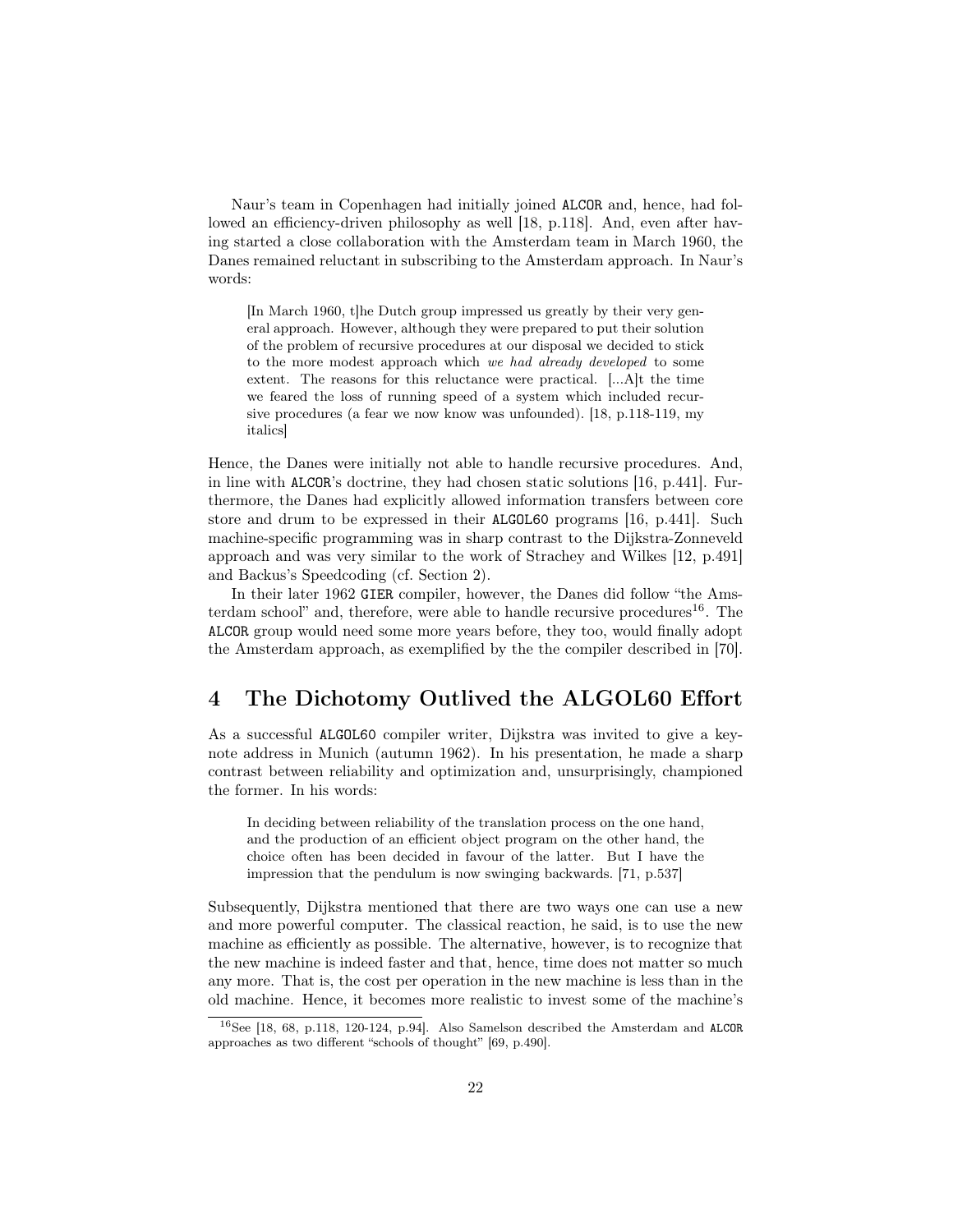speed in other things than sheer production, such as programming comfort, elegance, and reliability [71, p.537].

Dijkstra viewed optimizations, on the one hand, and reliability and trustworthiness, on the other hand, as opposing goals. He described optimizing as "taking advantage of a special situation" (cf. specialization). And, according to him, the construction of an optimizing compiler is "nasty", in comparison to "straightforward but reliable and trustworthy" compiler technology [71, p.538].

Afterwards, Dijkstra described ALGOL60 as a "great promotor of non-optimizing translators", a remark which I shall return to shortly, when discussing the Irons-Feurzeig system. Dijkstra continued by contrasting the Dijkstra-Zonneveld compiler to the many other compilers which were based on language restrictions:

The fact is that the language, as it stands, is certainly not an open invitation for optimization efforts. For those who thought that they knew how to write optimizing translators –be it for less flexible languages– this has been one of the reasons for rejecting ALGOL60 as a serious tool. In my opinion these people bet on the wrong horse. [71, p.538]

The last sentence misleadingly suggests that the dichotomy between specialization and generalization was equally obvious to other researchers, as it presumably was to Dijkstra himself in 1959 and 1960. On the other hand, however, the dichotomy did indeed become more apparent after 1960, as is illustrated by the comments of Galler [72, p.525], Gallie [73], and Randell's 1964 recollections<sup>17</sup>.

## 4.1 Twin Approach

While the Dijkstra-Zonneveld compiler was closely mimicked by Randell and his colleagues in Leicester, it is equally important to note that the British did not follow Dijkstra all the way. For, in later years, the Leicester team had two fully functional ALGOL60 compilers at their disposal: the Whetstone compiler and the Kidsgrove compiler. While the former closely resembled the Dijkstra-Zonneveld compiler and was, therefore, fast in translating ALGOL60 programs but poor in generating fast programs, the latter compiler showed little resemblance with the Dijkstra-Zonneveld compiler and was a slow compiler that produced very fast programs. The practical approach taken by the Leicester team was twofold. A new ALGOL60 program was first quickly compiled by the Whetstone compiler and tested. And, after the programmer became convinced of the correctness of his program, he would subsequently use the Kidsgrove compiler to re-compile his ALGOL60 program in order to obtain fast machine code. The Leicester team had thus come up with a "twin approach" in which Dijkstra's philosophy was

<sup>17</sup>Cf. [74, p.2]. See also Samelson's 1978 recollections in which he contrasts between "liberalists" such as Naur and "restrictionists" such as himself, and states that: "[U]nification burdens the normal case [in terms of machine efficiency] with the problems arising from the exceptional case" [4, p.132-133]. But, as Naur correctly points out [4, p.136], this partitioning of the ALGOL60 community into two opposing groups only took place in the years following the publication of the ALGOL60 report. See, in particular, the opposing views expressed at the Rome 1962 conference.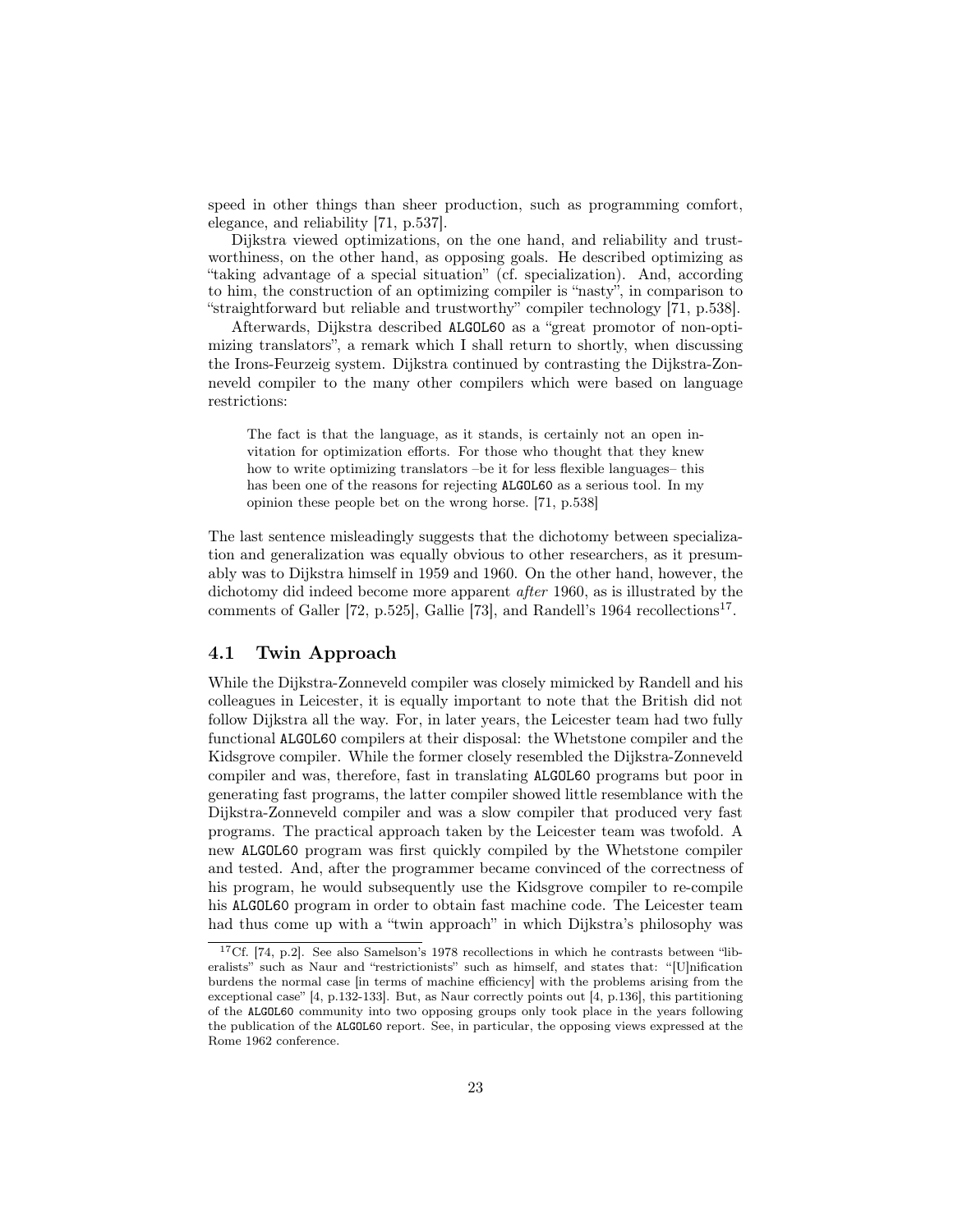embodied in one compiler and the efficiency regime was embodied in the other  $complier<sup>18</sup>$ . Hence, in a very practical sense, the dichotomy outlived the ALGOL60 effort, thereby partly contradicting Dijkstra's key-note address in Munich 1962.

# 4.2 Run-Time Optimizations

Though Dijkstra viewed ALGOL60 as a "great promotor of non-optimizing translators", it is interesting to note that, in the same year in which Dijkstra's paper on recursion [19] was published, Irons and Feurzeig had also come up with an implementation technique for recursive procedures [54]. Unlike Dijkstra's approach, however, the Irons-Feurzeig system applied run-time optimizations.

By means of some additional book-keeping, the Irons-Feurzeig system detected, at run time, whether the procedure under investigation was involved in recursion or not. That is, the system *specialized at run time* by distinguishing between recursive- and nonrecursive-procedure activations, and treating each kind of activation separately. As a result, only the truly recursive procedures were slowed down and taxed in terms of storage allocation; while in the Dijkstra-Zonneveld compiler, all procedures were treated conservatively<sup>19</sup>.

Irons and Feurzeig's run-time specialization was implemented by using several case distinctions<sup>20</sup>. Hence, from Dijkstra's point of view, the Irons-Feurzeig system was sophisticated. From an efficiency-driven perspective, however, the system was outstanding in that it not only provided fast ALGOL60 programs, but it also did so without having to restrict the ALGOL60 language.

In retrospect, then, the dichotomy between specialization and generalization does not hold in the case of the Irons-Feurzeig system. For, that system applied run-time specializations and handled general language constructs, such as the recursive procedure. The essence of the system is that optimizations were performed at run time, rather than enforcing language restrictions in adherence with the ALCOR doctrine. Nevertheless, part of Dijkstra's key-note address in Munich 1962 remains valid in that the run-time efficiency pursued by Irons and Feurzeig still opposed the simplicity Dijkstra wanted in the interest of correctness and reliability.

<sup>20</sup>For instance, Irons and Feurzeig used several specialized thunks, explained in [75, p.57].

<sup>18</sup>Cf. [11, p.34]. Also Rutishauser, in 1962, had expressed the desire for such an approach [65, p.527].

<sup>&</sup>lt;sup>19</sup>In the Dijkstra-Zonneveld implementation, no detection was made to check whether an activated procedure  $P$  was recursive or not. Therefore, whenever  $P$  was to call another procedure  $Q$ , the conservative assumption had to be made that  $P$  was recursive and, hence, would be called again later. As a result, all the local variables and arrays of P had to be placed on the software stack prior to calling  $Q$  such that they could retain a unique identity for the special recursive case that the procedure were to be called again. In the Irons-Feurzeig system, such expensive stack management was only carried out after it was determined that P would be called more than once.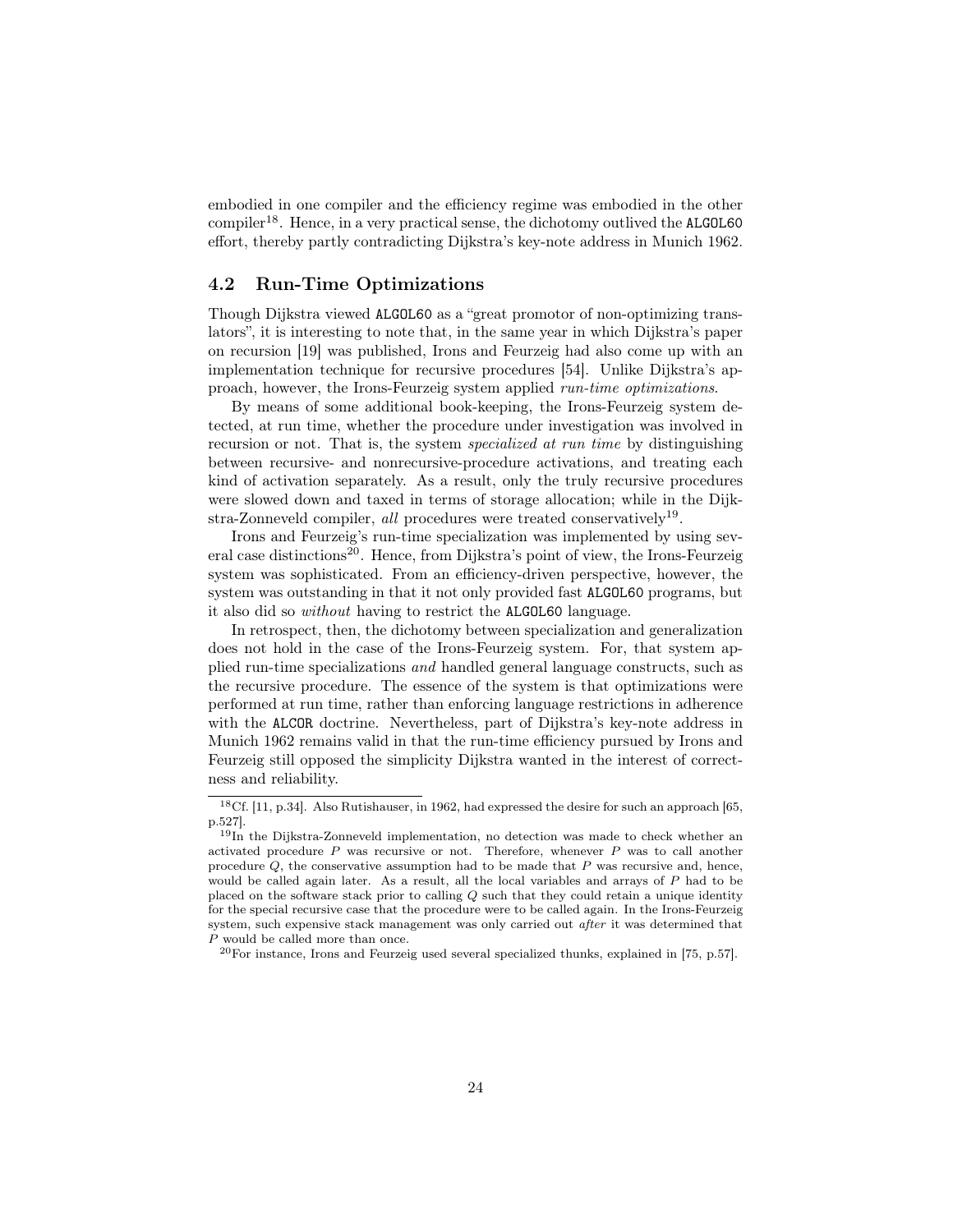# 5 Final Remarks

Several researchers have written about the history of computing (e.g., [76, 77, 78, 56, 79, 80]) and, in particular, about the history of programming languages (e.g., [81, 43, 82, 29, 20, 83]). Also, an increasing number of students are interested in past developments (e.g., [52, 84, 35, 49]). Nevertheless, in accordance with Mahoney's words, I believe more research is needed:

[Historians] remain largely ignorant about the origins and development of the dynamic processes running on [computers], the processes that determine what we do with computers and how we think about what we do. The histories of computing will involve many aspects, but primarily they will be histories of software. [79, p.127]

The recursive procedure is an example par excellence of such a dynamic process. To the best of my knowledge, it has not been treated technically in any previous historical account. Nor has the history of software been written by contrasting Dijkstra's views with those of his contemporaries, as I have attempted in this paper.

## Future Work

Research contributions of Gödel, Carnap, Turing, and Tarski have been studied and documented over and over again by logicians and philosophers themselves. Computer scientists, by contrast, have yet to commence with similar work concerning the ideas of their fathers: Dijkstra, McCarthy, Hoare, and others. This, in turn, explains my motivation to write this paper.

More historical accounts, written by other researchers, are however needed in order to obtain a more objective understanding of Dijkstra's contributions. Based on an earlier draft of this paper, I have already received the comment that Dijkstra's ideas on programming-language design, elaborated on in Section 3.1, were only meant for theoretical purposes and that I have thus misinterpreted Dijkstra to some extent by connecting his abstract thoughts with his practical work. A similar remark has been made concerning Dijkstra's abstract machine, explained in Section 3.2.2.

Based on my understanding of Dijkstra as a man who did not want to distinguish between theory and practice, as a man who practiced what he preached, I believe the two aforementioned remarks are ill-founded. The remarks remind me of Seegmüller's and Strachey's criticism to Dijkstra, claiming that the latter's work was purely theoretical. Not so! Dijkstra's abstract ideas clearly sidle through his applications. For example, Dijkstra's temporary abstraction of efficiency, while discussing the quality of a programming language [13, 14, p.10, p.35], is directly reflected in the two-stage design of the Dijkstra-Zonneveld compiler. Likewise, his thoughts on abstract-machine languages is clearly related to the stack-based object language which he introduced to simplify the translation of ALGOL60. Finally, Dijkstra used one universal stack to implement ALGOL60 while many of his contemporaries used multiple specialized stacks, and he used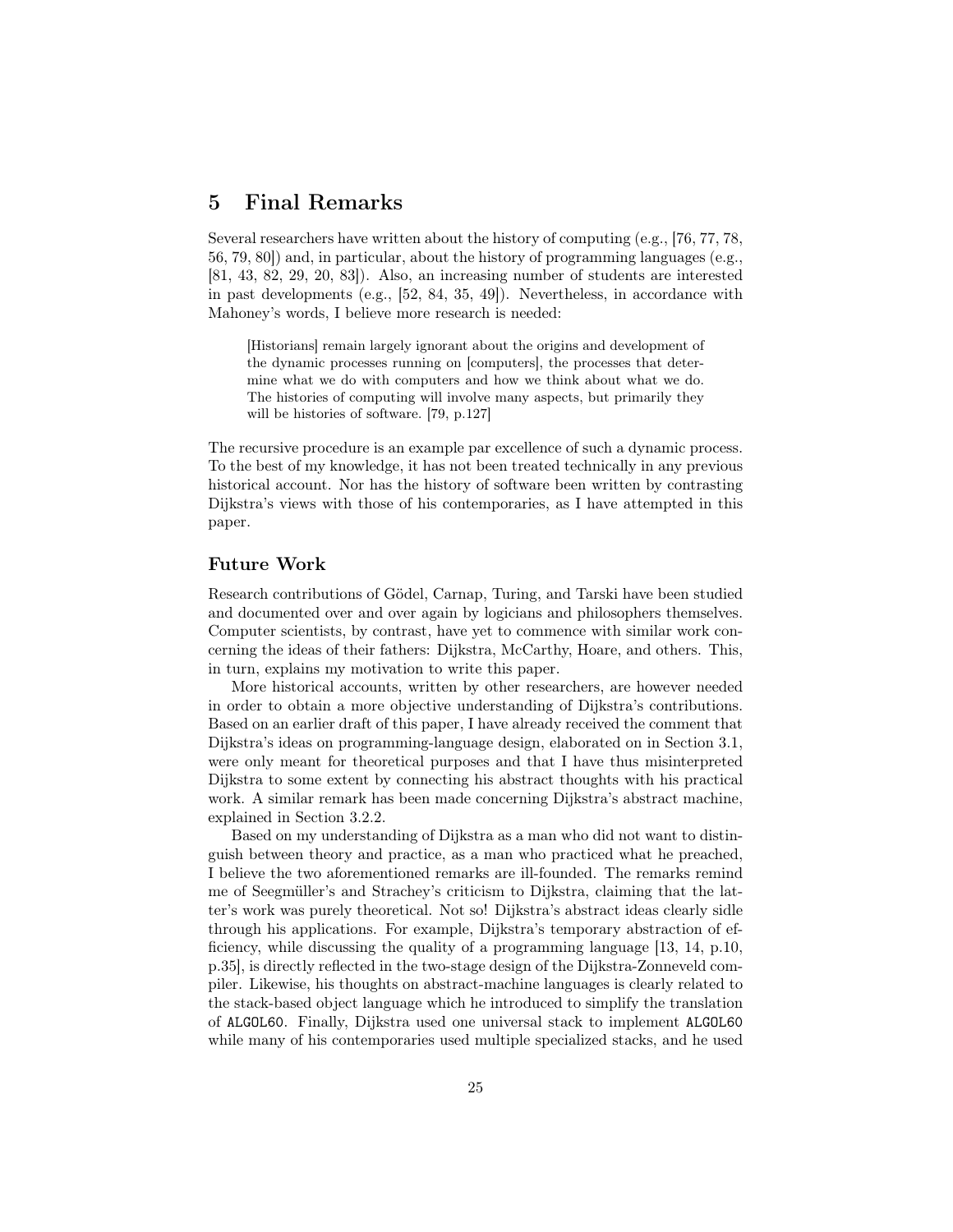two stacks in his later work presented in Rome 1962. Is it a coincidence that most 1st generation stack machines, which were designed to execute ALGOL-like languages, only had a single stack [49, p.36], and that 2nd generation stack computers separated evaluation and control flow by means of two stacks [49, p.10]? Though more research is needed concerning these two questions, I would not be surprised if Dijkstra's abstract thoughts, again, had a direct bearing on such practical matters.

Several other questions concerning Dijkstra's career have yet to be investigated. To give one detailed example, and as suggested recently in [85], Dijkstra may have become acquainted with Turing's work on 'Reversion Storage' (i.e., Turing's stack principle) via Huskey who had visited Van Wijngaarden and Dijkstra in Amsterdam in the summer of 1959. In fact, at the end of his 1960 paper [19], Dijkstra explicitly thanked Huskey for the inspiring conversations that he had had with him in Amsterdam. Twenty years later, however, Dijkstra's recollections were quite the opposite:

Harry D. Huskey had just spent a few sabbatical months at the Mathematical Center, working on an algebraic compiler, but his style of work differed so radically from mine that, personally, I could not even use his work as a source of inspiration; the somewhat painful discussion with my boss [i.e., Van Wijngaarden], when I had to transmit to him that disappointing message, is remembered as one of the rare occasions at which I banged with my fist on the table. [46, p.572]

More research is thus needed to understand how Huskey did or did not influence Dijkstra in implementing ALGOL60. But it is important to stress that, during the 1950s, the USA was technologically advanced compared to the Netherlands (cf. Section 2). The American Huskey may well have played an important role in terms of technology transfer by visiting Amsterdam in 1959.

On the one hand, Huskey's style seems to have been very much at odds with Dijkstra's quest to generalize, as follows from Huskey's negative comments on general language constructs in [2, p.379-380] and his various specialized lists in [86, 87]. In retrospect then, the previous quote may not be so surprising after  $all<sup>21</sup>$ .

On the other hand, however, Keese and Huskey's 1962 compiler technique [89] is very similar to that of Dijkstra and Zonneveld. It has an intermediate machine-independent object language, and dynamic storage assignment and recursive procedures are processed by the assembler. Had Huskey learned these techniques from Dijkstra or vice versa? As the historian Mahoney has noted, "even when we can't know the answers, it is important to see the questions. They too form part of our understanding. If you cannot answer them now, you can alert future historians to them" [90, p.832].

Finally, it should be remarked that, due to focusing on Dijkstra and ALGOL60, several important researchers have not been mentioned in this paper. Examples

<sup>21</sup>In this respect, see also Knuth's comments on Dijkstra's "strong sense of aesthetics" and that Dijkstra "didn't want to compromise his notions of beauty" [88, p.41].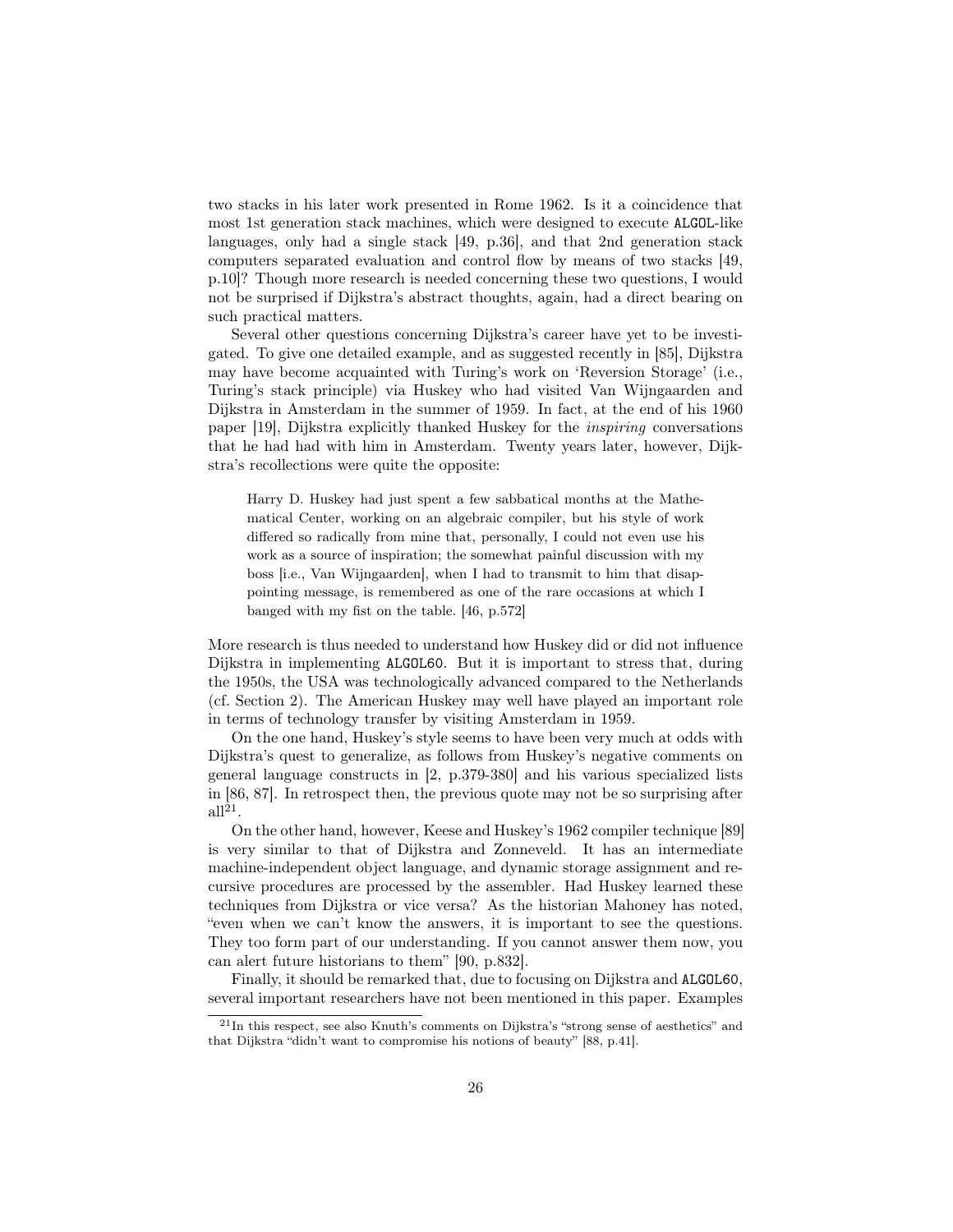are Zuse, Hopper, Laning, and Zierler. Likewise, concerning nationalities, also French (e.g. Vauquois), Norwegian (e.g. Garwick) and British (e.g. Woodger) researchers actively participated in defining ALGOL60. And, other important topics, such as syntax-directed compilation, have only been mentioned in passing and deserve more attention in future work.

## Conclusions

Two messages lie at the heart of this paper: (i) the early history of programming languages, and the ALGOL60 effort in particular, can be perceived as a dichotomy between specialization and generalization, and (ii) Dijkstra's continual appeal for generalization led to practical breakthroughs in compiler technology. Specialization, as promoted by Bauer, Samelson, Strachey, and Wilkes, refers to language restrictions, static solutions, and the exploitation of machine-specific facilities —in the interest of efficiency. Generalization, as promoted by Van Wijngaarden and Dijkstra, refers to general language constructs, dynamic solutions, and machine-independent language design —in the interest of correctness and reliability.

In Western Europe, Van Wijngaarden and Dijkstra seem to have been rather the exception than the rule in reasoning linguistically. Dijkstra in 1961 devoted an entire report [13] in countering the language restrictions that Strachey, Wilkes, and others had proposed in the interest of machine efficiency. Here the battle between generalists and specialists is vividly illustrated in Dijkstra's own words. Likewise, the panel discussion [2] at the Rome 1962 conference shows the tensions underlying the dichotomy.

Dijkstra's simple solutions, due to his generalizing style, stand out in comparison to the work of his contemporaries and it is this what made the Dijkstra-Zonneveld compiler shine. Furthermore, it was his quest to unify which led him, together with Van Wijngaarden, to promote the recursive procedure in the first place, and to find a corresponding implementation technique. For, just like many of his contemporaries, he did not see any real necessity in using the recursive procedure to solve practical programming problems. In his own words in 1962:

One of our great features of our compiler is that it happens to turn out that it is very easy to have a good recursive function in it. I am very fond of them. They are hardly used by customers. Nevertheless, it is very important that they are in. The reason is that they give us possibilities that make the tool inspiring. [2, p.368]

In practical computations these [general] features are not too frequently used, but the bare fact that the programmers could use them if they wanted to made the language very appealing. [91, p.127]

Though Dijkstra had succeeded, together with Zonneveld, in implementing ALGOL60 with recursive procedures, many participants at the Rome 1962 symposium remained very sceptical about Dijkstra's emphasis on general language constructs and corresponding dynamic implementation techniques. For, they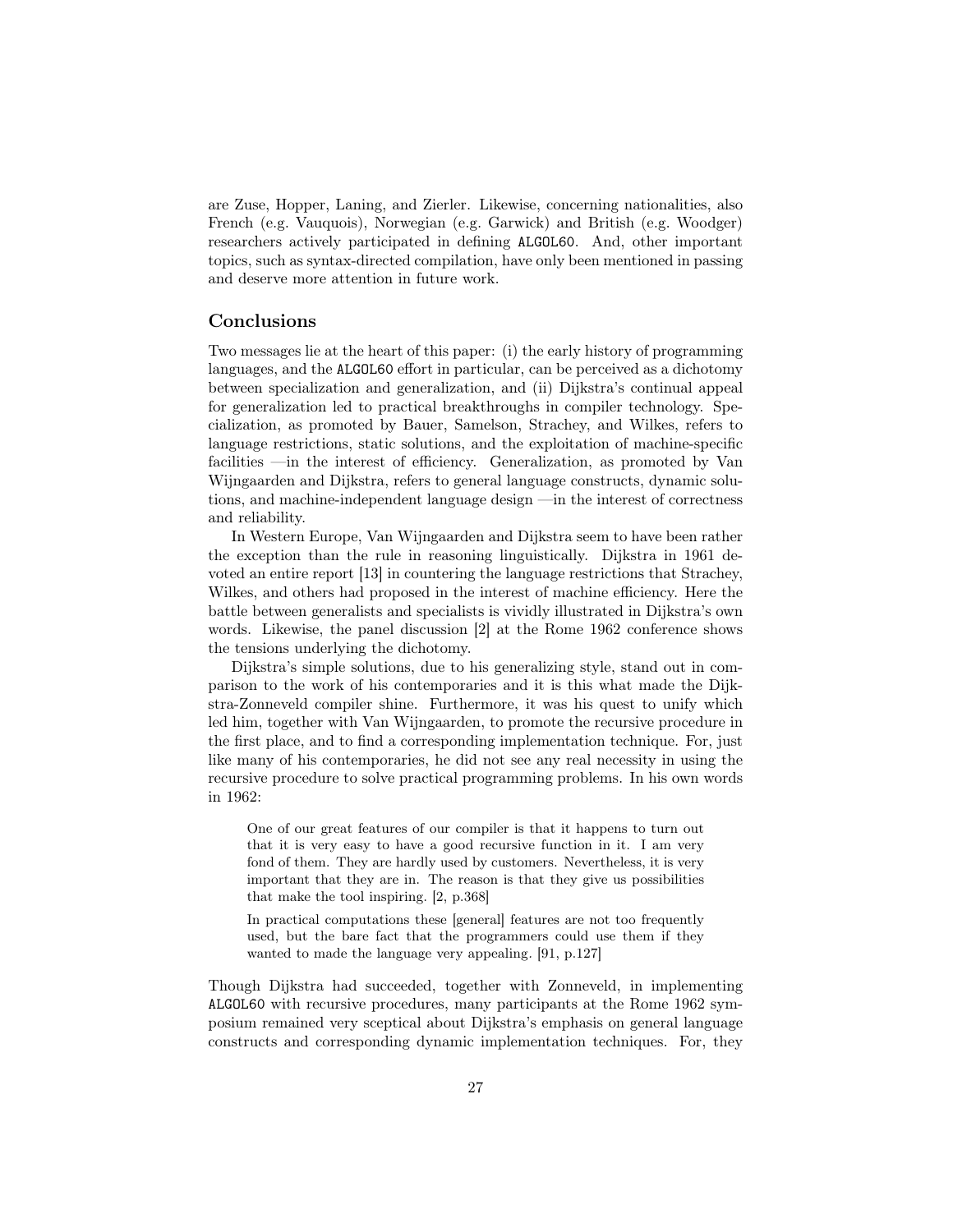had, as many observed, a negative effect on computation time. Not surprisingly then, Dijkstra was perceived as someone who totally neglected efficiency issues, while most people at the symposium considered efficiency to be of prime importance. It seems, however, that Dijkstra was anticipating some of the enormous advances that would soon follow in electronic technology.

Contrary to the Amsterdam team, the ALCOR group already had a lot of technical experience with ALGOL58 when the international community turned towards defining the ALGOL60 language in 1959 and 1960. Led by an efficiencydriven philosophy, they eschewed the recursive procedure and other dynamic language constructs. Van Wijngaarden and Dijkstra, on the other hand, were in search of a general language. They were led more by language aesthetics than by practical limitations of actual computing machines. And, again, only as a result of such a philosophy, did they become proponents of the recursive procedure.

Dijkstra's appeal for generalization resulted in practical breakthroughs in compiler technology, with British, Danes, West-Germans, and others copying parts of his unifying work and, in particular, his run-time system and topdown compiler-design approach. Such immense success and recognition led Dijkstra to present his rather bold views on compiler technology in his key-note address in Munich 1962. Clearly aware of a dichotomy between specialization and generalization, he championed the latter and viewed ALGOL60 as a "great promotor of non-optimizing translators". However, as the work of Randell, Irons, Feurzeig, and others illustrate, Dijkstra's generalizing style, while indeed influential, did not override the efficiency regime. In fact, in a very practical sense, the dichotomy outlived the ALGOL60 effort.

#### Acknowledgements

Many thanks go to Gerard Alberts, David Nofre, Raphael Poss, and the anonymous referees for discussing previous versions of this paper.

# References

- [1] Lee, J.A.N. (1996) "Those Who Forget the Lessons of History Are Doomed To Repeat It" or, Why I Study the History of Computing. IEEE Annals of the History of Computing, 18:2, 54-62.
- [2] (1962) Proc. of the International Symposium of Symbolic Languages in Data Processing. Rome, 26-31 March, pp. 363-381. Gordon and Breach Science Publishers, New York and London.
- [3] Bauer, F.L. and Samelson, K. (1959) The problem of a common language, especially for scientific numeral work (motives, restrictions, aims and results of the Zurich Conference on ALGOL). IFIP, Paris, 120-125. UNESCO, Paris.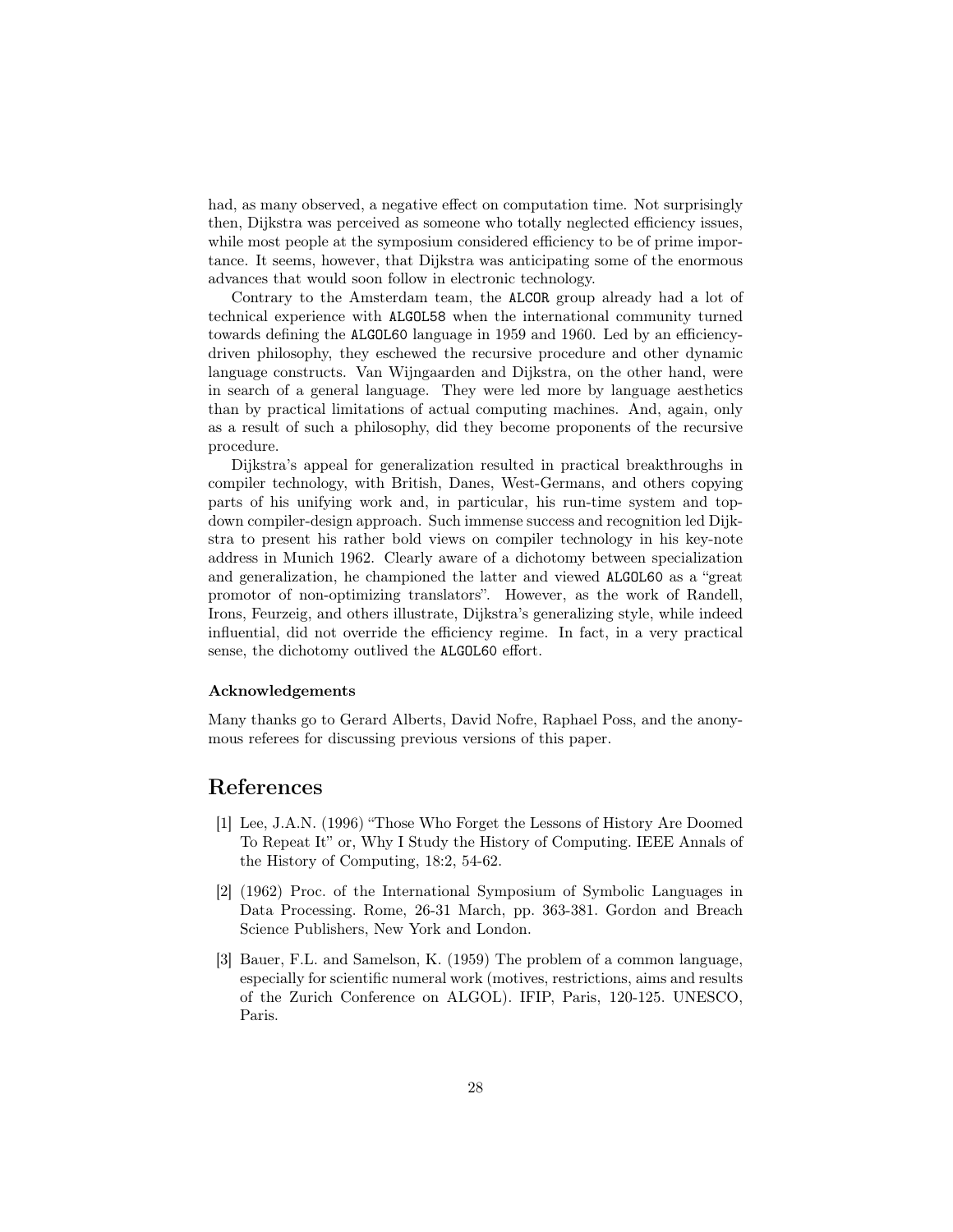- [4] Naur, P. (1981) The European side of the last phase of the development of ALGOL60. Wexelblat, R.L. (ed), History of Programming Languages. Academic Press, New York.
- [5] Rutishauser, H. (1963) The Use of Recursive Procedures in ALGOL60. Goodman, R. (ed), Annual Review in Automatic Programming 3. Pergamon Press, New York.
- [6] Backus, J.W. et al. (1960) Report on the algorithmic language ALGOL60. Naur, P. (ed). CACM 3:5, 299-314.
- [7] Hoare, C.A.R. (1961) Algorithm 64: Quicksort. CACM, 4:7, 321.
- [8] Hoare, C.A.R. (1981) The Emperor's Old Clothes. CACM, 24:2, 143-161.
- [9] Grau, A.A. (1961) Recursive processes and ALGOL translation. CACM, 4:1, 10-15.
- [10] Irons, E.T. (1961) A syntax directed compiler for ALGOL60. CACM, 4:1, 51-55.
- [11] Randell, B. and Russell, L.J. (1964) ALGOL60 Implementation: The Translation and Use of ALGOL60 Programs on a Computer. Academic Press, London.
- [12] Strachey, C. and Wilkes, M.V. (1961) Some proposals for improving the efficiency of ALGOL60. (University Mathematical Laboratory Technical Memorandum No. 61/5.) Also in CACM, 4:11, 488-491.
- [13] Report MR 34. Dijkstra, E.W. (1961) On the Design of Machine Independent Programming Languages. Mathematisch Centrum, Amsterdam.
- [14] Dijkstra, E.W. (1963) On the Design of Machine Independent Programming Languages. Goodman, R. (ed), Annual Review in Automatic Programming 3. Pergamon Press, New York.
- [15] Samelson, K. and Bauer, F. (1962) The ALCOR project. Symbolic languages in data processing, Rome, March, 207-218. Gordon and Breach Science Publishers, New York and London.
- [16] Jensen, J. Mondrup, P. and Naur, P. (1961) A Storage Alllocation Scheme for ALGOL60. CACM, 441-445.
- [17] Bachelor, G.A. and Knuth, D.E. et al. (eds) (1961) SMALGOL-61. CACM, 4:11, 499-502.
- [18] Naur, P. (1963) Compiler Construction and Data Processing. BIT, 3:2, 124-140 and 3:3, 145-166. Also available in Naur, P. (1992) Computing: A Human Activity. ACM Press, Addison-Wesley Publishing Company, New York.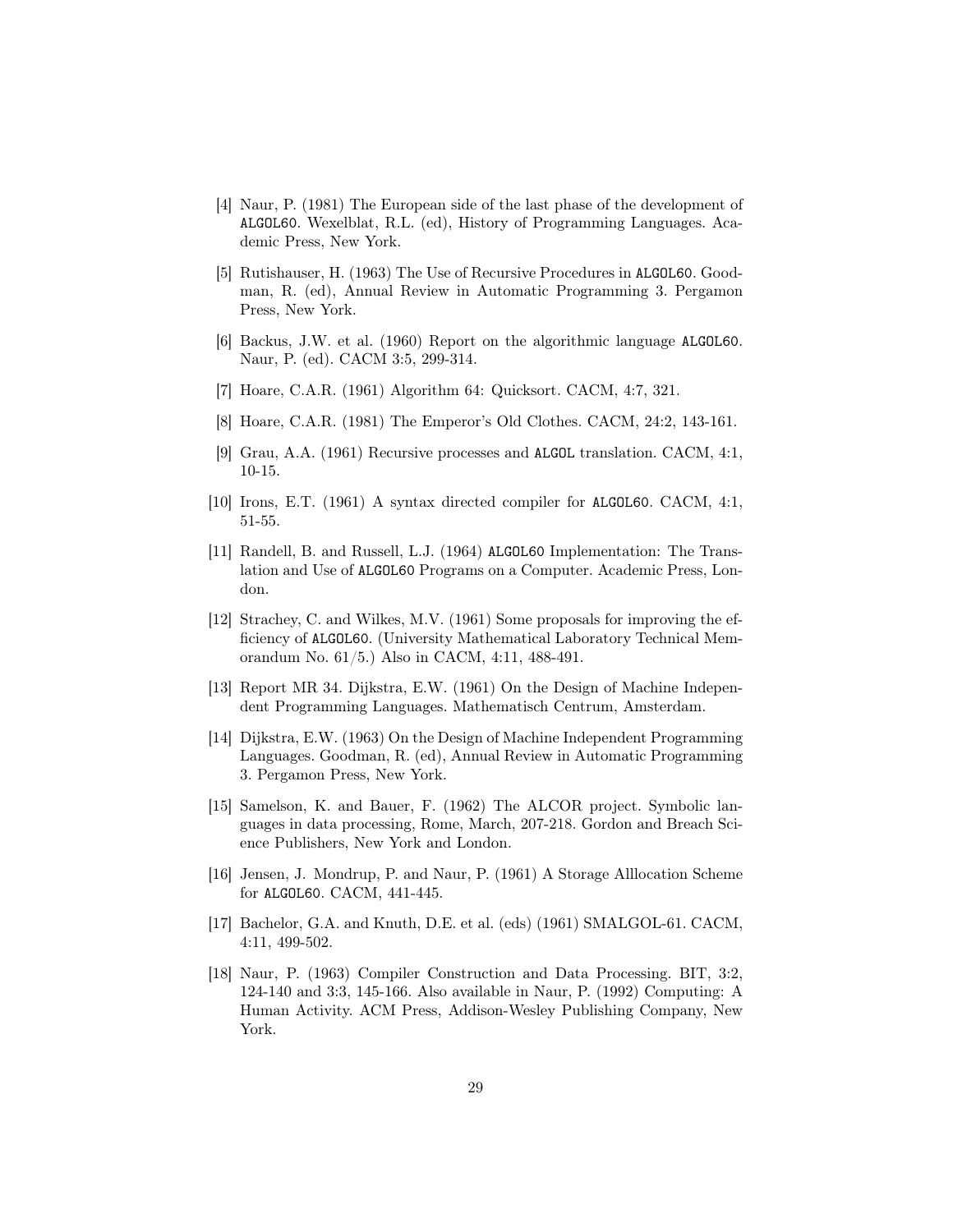- [19] Dijkstra, E.W. (1960) Recursive Programming. Num. Mathematik, 2, 312- 318.
- [20] Rosen, S. (ed) (1967) Programming Systems and Languages. McGraw Hill, New York.
- [21] McGowan, C.L. (1972) The "most-recent"-error: its causes and correction. Proc. ACM Conf. on Proving assertions about programs, SIGPLAN Notices, 7:1, 191-202.
- [22] Stoyan, H. (1984) Early LISP History (1956–1959). LFP'84 Proceedings of the 1984 ACM Symposium on LISP and Functional Programming, Austin, 5-8 August, 299-310. ACM.
- [23] Alberts, G. and de Beer, H.T. (2008) De AERA. Gedroomde machines en de praktijk van het rekenwerk aan het Mathematisch Centrum te Amsterdam. Studium, 2, 101-127.
- [24] (2008) School of Mathematics and Statistics University of St. Andrews, Scotland. JOC/EFR Copyright,  $http://www-history.mcs.st$ andrews.ac.uk/Biographies/Rutishauser.html
- [25] (1954) Symposium on Automatic Programming for Digital Computers, Washington D.C., 13-14 May. Office of Naval Research, Department of the Navy.
- [26] Gorn, S. (1954) Planning Universal Semi-Automatic Coding. Symposium on Automatic Programming for Digital Computers, Washington, D.C., 13- 14 May, pp. 74-83. Office of Naval Research, Department of the Navy.
- [27] Brown, J., Carr III, J. (1954) Automatic Programming and its Development on the MIDAC. Symposium on Automatic Programming for Digital Computers, Washington, D.C., 13-14 May, pp. 84-97. Office of Naval Research, Department of the Navy.
- [28] Backus, J.W., Herrick, H. (1954) IBM 701 Speedcoding and Other Automatic-Programming Systems. Symposium on Automatic Programming for Digital Computers, Washington, D.C., 13-14 May, pp. 106-113. Navy Advisory Math. Panel, Office of Naval Research, Department of the Navy.
- [29] Sammet, J.E. (1969) Programming Languages: History and Fundamentals. Prentice Hall.
- [30] Backus, J.W. (1959) The syntax and semantics of the proposed international algebraic language of the Zürich ACM-GAMM Conference. IFIP, Paris, 120-125. UNESCO, Paris.
- [31] Backus, J.W. (1980) Programming in America in the 1950s Some Personal Impressions. In Metropolis, N., Howlett, J. and Rota, G-C. (eds), A History of Computing in the twentieth century. Academic Press, Orlando.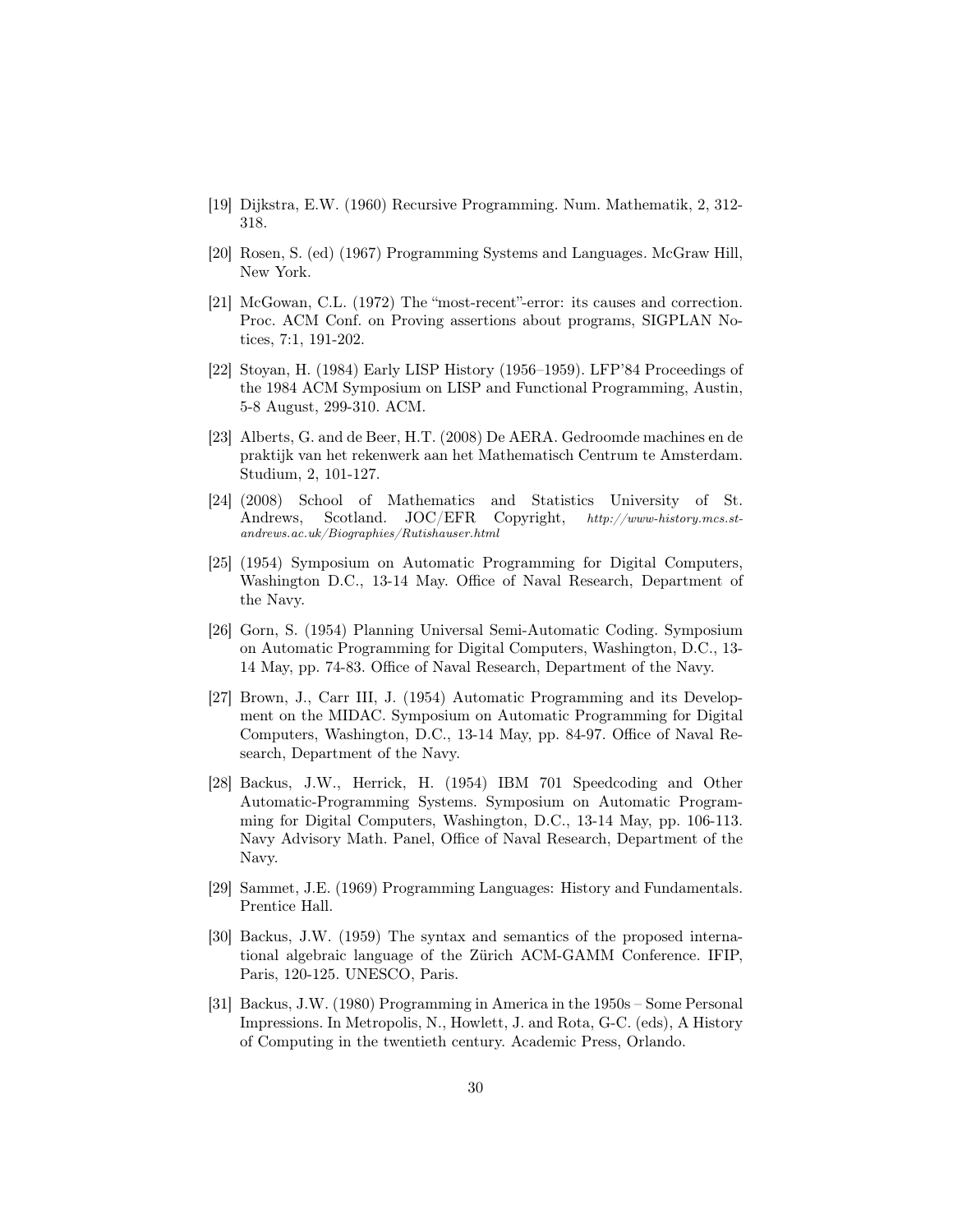- [32] Knuth, D.E. (1964) Backus Normal Form vs. Backus Naur Form. Letters to the Editor of the CACM, 7:12, 735-736.
- [33] Perlis, A.J. and Samelson, K. (1958) Preliminary Report: International Algebraic Language. CACM, 1:12.
- [34] (1954) IBM, Programming Research Group, 'Preliminary Report Specifications for the IBM Mathematical FORmula TRANslating System FORTRAN'. Technical Report IBM, New York.
- [35] de Beer, H.T. (2006) The History of the ALGOL Effort. Masters Thesis, Tech. Univ. Eindhoven, Department of Mathematics and Computer Science. http://heerdebeer.org/ALGOL
- [36] Newell, A. and Shaw, J.C. (1957) Programming the logic theory machine. Proc. Western Joint Computer Conf., Los Angeles, 26-28 February, pp. 230-240. ACM, New York.
- [37] Newell, A. Shaw, J.C. and Simon, H.A. (1957) Empirical Explorations of the Logic Theory Machine: A Case Study in Heuristic. Proc. Western Joint Computer Conf., Los Angeles, 26-28 February, pp. 218-230. ACM, New York.
- [38] Shasha, D. and Lazere, C. (1998) Out of their minds: The Lives and Discoveries of 15 Great Computer Scientists. Copernicus, Springer-Verlag, New York.
- [39] McCarthy, J. (1981) History of LISP. And the transcripts of: presentation, discussant's remark, question and answer session. In Wexelblat, R.L. (ed), History of Programming Languages. Academic Press, New York.
- [40] Aspray, W. (1986) International Diffusion of Computer Technology, 1945– 1955. IEEE Annals of the History of Computing, 8, 4.
- [41] Nofre, D. (2010) Unraveling Algol: US, Europe, and the Creation of a Programming Language. IEEE Annals of the History of Computing, 32:2, 58-68.
- [42] Perlis, A.J. (1981) The American side of the last phase of the development of ALGOL. In Wexelblat, R.L. (ed), History of Programming Languages. Academic Press, New York.
- [43] Knuth, D.E. (1962) A History of Writing Compilers. Computers and Automation, 11:12, 8-18. Reprinted in: Knuth, D.E. (2003) Selected Papers on Computer Languages. Center for the Study of Languages and Information, Leland Stanford Junior University.
- [44] Slater, R. (1989) Portraits in Silicon. MIT Press, Boston.
- [45] McCarthy, J. (1959) On Conditional Expressions and Recursive Functions (Letter). CACM, 2:8, 2-3.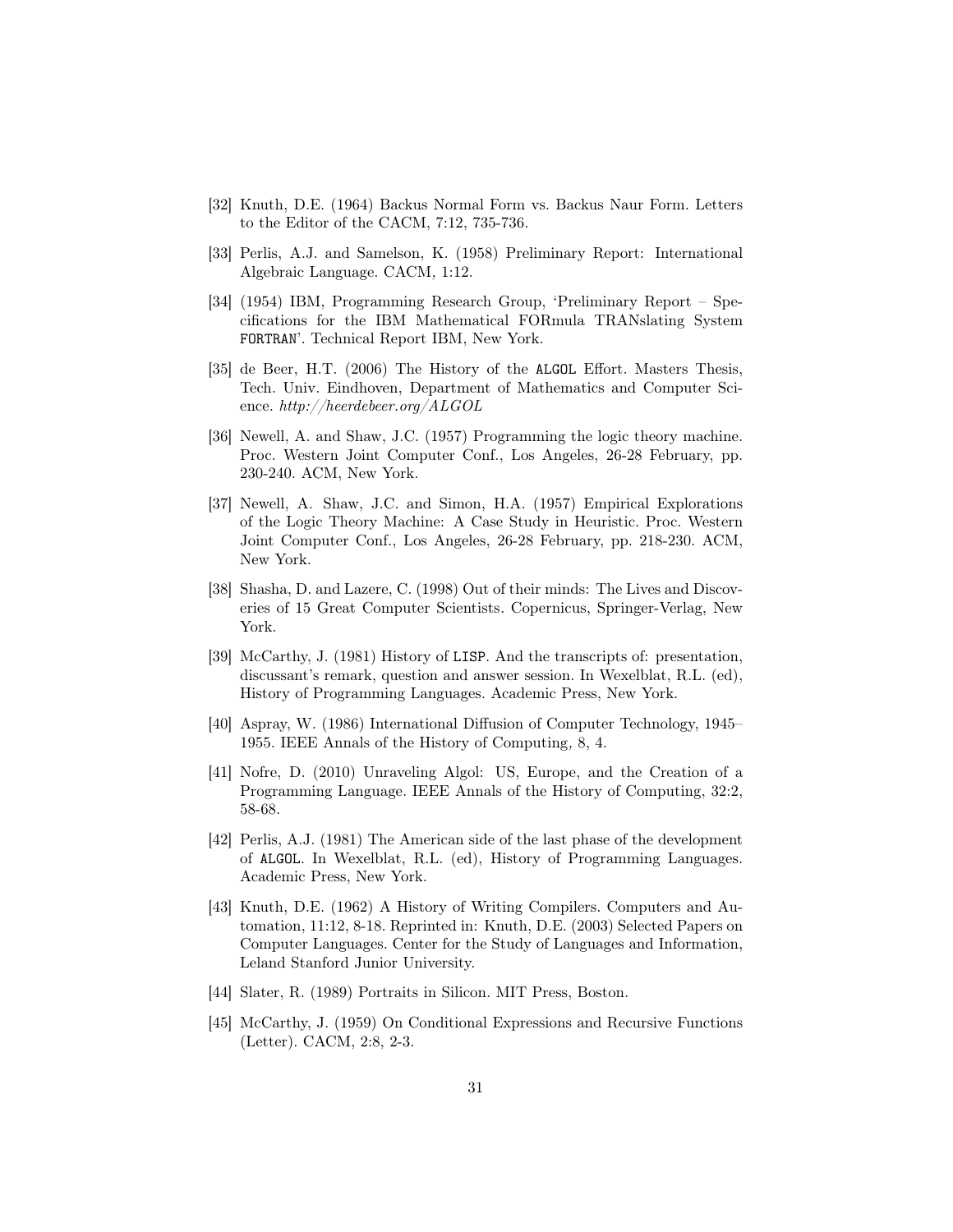- [46] Dijkstra, E.W. (1980) A Programmer's Early Memories. In Metropolis, N., Howlett, J. and Rota, G-C. (eds), A History of Computing in the twentieth century. Academic Press, New York.
- [47] Dijkstra, E.W. (1963) Making a Translator for ALGOL60. In Goodman, R. (ed), Annual Review in Automatic Programming 3. Pergamon Press, New York.
- [48] Dijkstra, E.W. (1962) Unifying Concepts of Serial Program Execution. Proceedings of the Symposium Symbolic Languages in Data Processing, Rome, 26-31 March, pp. 236-251. Gordon and Breach Science Publishers, New York and London.
- [49] LaForest, C.E. (2007) Second-Generation Stack Computer Architecture. Thesis for Bachelor of Independent Studies, University of Waterloo, Canada.
- [50] Bauer, F.L., Samelson, K. (1959) Sequentielle Formelübersetzung. Elektronische Rechenanlagen, 1, 176-182. Also published in English as: (1960) Sequential formula translation. CACM, 3, 76-83.
- [51] In Memoriam: Edsger W. Dijkstra (1930–2002). Available from: http://userweb.cs.utexas.edu/users/EWD/MemRes(A4).pdf
- [52] van den Hove, G. (2009) Edsger Wybe Dijkstra: First Years in the Computing Science (1951-1968). Masters thesis, University of Namur.
- [53] (1960) The Allocation of Storage for Arrays in ALGOL60. Internal progress report, Office of Computer Research and Education, University of Pennsylvania. Also in: Sattley, K. and Ingerman, P.Z. (1961) The Allocation of Storage for Arrays in ALGOL60. CACM, 4:1, 60-65.
- [54] Irons, E.T. and Feurzeig, W. (1960) Comments on the Implementation of Recursive Procedures and Blocks in ALGOL60. ALGOL Bull. Sup, 13.2, 1-15.
- [55] Carpenter, B.E. and Doran, R.W. (1977) The Other Turing Machine. Computer Journal, 20, 269-279.
- [56] Davis, M. (2000) Engines of Logic: Mathematicians and the origins of the Computer. W.W. Norton & Company, New York.
- [57] Bauer, F.L. (2002) My years with Rutishauser. LATSIS Symposium, ETH Zürich.
- [58] Bauer, F.L. (2002) From the Stack Principle to ALGOL. In Broy, M. and Denert, E. (eds), Software pioneers: contributions to software engineering. Springer, Berlin.
- [59] Waldburger, H. (1960) Gebrauchsanleitung für die ERMETH, of the Institut für Angewandte Mathematik der ETH, Zürich.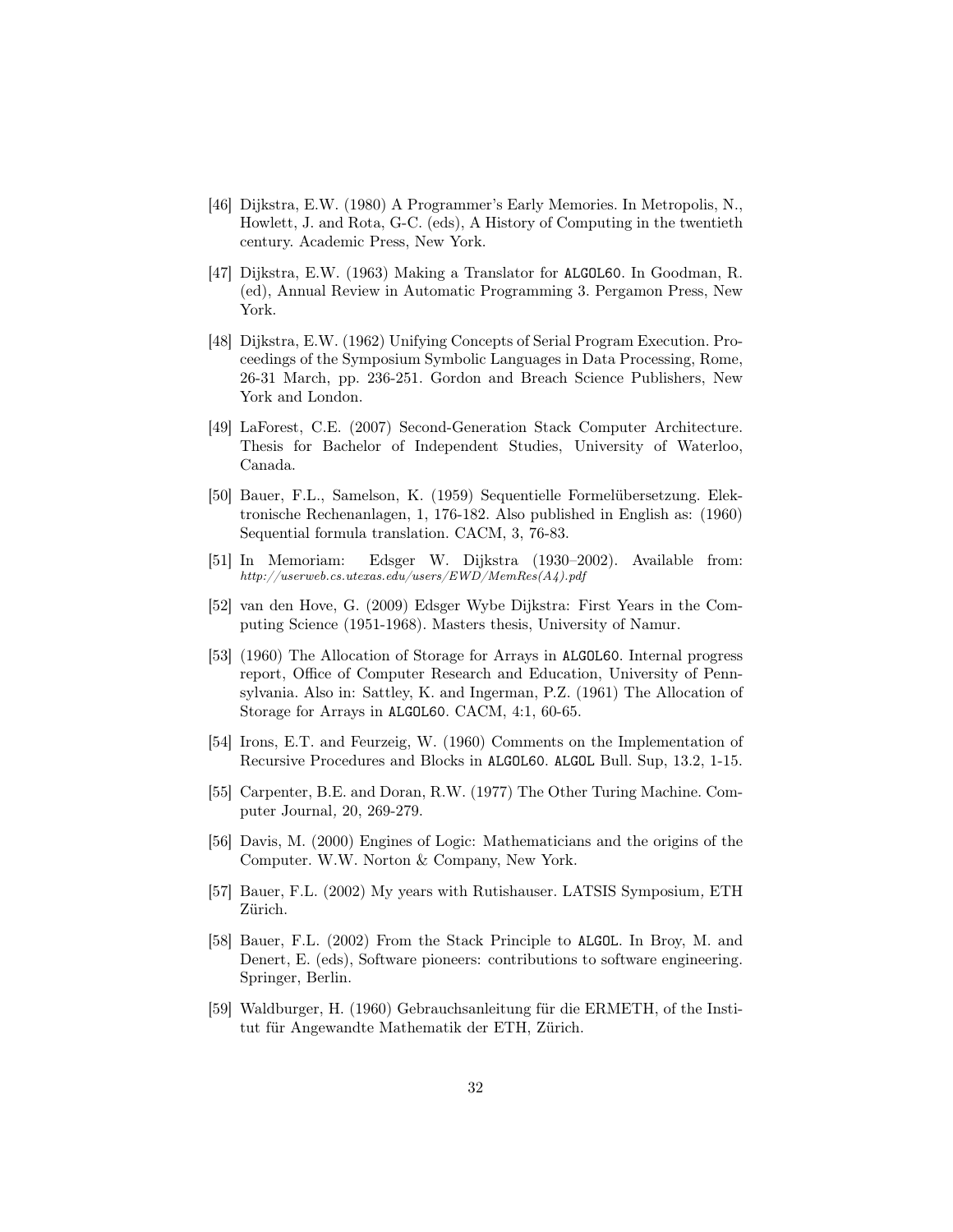- [60] Floyd, R.W. (1961) An Algorithm for Coding Efficient Arithmetic Operations. CACM, 4:1, 42-51.
- [61] Arden, B.W., Galler, B.A. and Graham, R.M. (1961) The Internal Organization of the MAD Translator. CACM, 4:1, 28-31.
- [62] Dijkstra, E.W. (1962) EWD28: Substitution Processes (Preliminary Publication). I.e., a preliminary draft of [48].
- [63] Dijkstra, E.W. (1963) An ALGOL60 Translator for the X1, in: Goodman, R. (ed.), Annual Review in Automatic Programming 3. Pergamon Press, New York.
- [64] Randell, B. and Russell, L.J. (1962) Discussions on ALGOL Translation, at Mathematisch Centrum, W/AT 841, Atomic Power Division, English Electric Co., –a record of discussions with Dr. E. W. Dijkstra, at Mathematisch Centrum, Amsterdam, during 4–8 Dec., 1961. http://www.cs.ncl.ac.uk/publications/trnn/papers/34.pdf
- [65] (1962) Panel on Techniques for Processor Construction. Information Processing 1962 –Proceedings of IFIP Congress 1962, Rome, March, pp. 524- 531. Gordon and Breach Science Publishers, New York and London.
- [66] No. CS-TR-1190, Randell, B. (2010) Reminiscences of Whetstone ALGOL. Technical Report Series, Newcastle University.
- [67] Naur, P. (1981) Aad van Wijngaarden's Contribution to ALGOL60. In de Bakker and van Vliet (eds), Algorithmic Languages. Amsterdam: North-Holland. See also: Naur, P. (1992) Aad van Wijngaarden's Contribution to ALGOL60. In Wegner, P. (ed), Computing: A Human Activity. ACM Press, Addison-Wesley Pub. Company.
- [68] Naur, P. (1968) Successes and Failures of the Algol Effort. ALGOL-Bulletin, 28, 58-62. See also: Naur, P. (1992) Successes and Failures of the Algol Effort. In Wegner, P. (ed), Computing: A Human Activity. ACM Press, Addison-Wesley Pub. Company.
- [69] Samelson, K. (1962) Programming Languages and their Processing. Information Processing 1962 –Proceedings of IFIP Congress 1962, Munich, 27 August – 1 September, pp. 487-492. North-Holland.
- [70] Gries, D. Paul, M. and Wiehle, H.R. (1965) Some Techniques Used in the ALCOR ILLINOIS 7090. CACM, 10:12, 804-808.
- [71] Dijkstra, E.W. (1962) Some Meditations on Advanced Programming. Information Processing 1962 –Proceedings of IFIP Congress 1962, Munich, 27 August – 1 September, pp. 535-538. North-Holland.
- [72] Galler, A. (1962) Remarks on Compiler Construction, p. 525 in Panel on Techniques for Processor Construction, Information Processing 1962 –Proceedings of IFIP Congress 1962, Munich, 27 August – 1 September, pp. 524-531. North-Holland.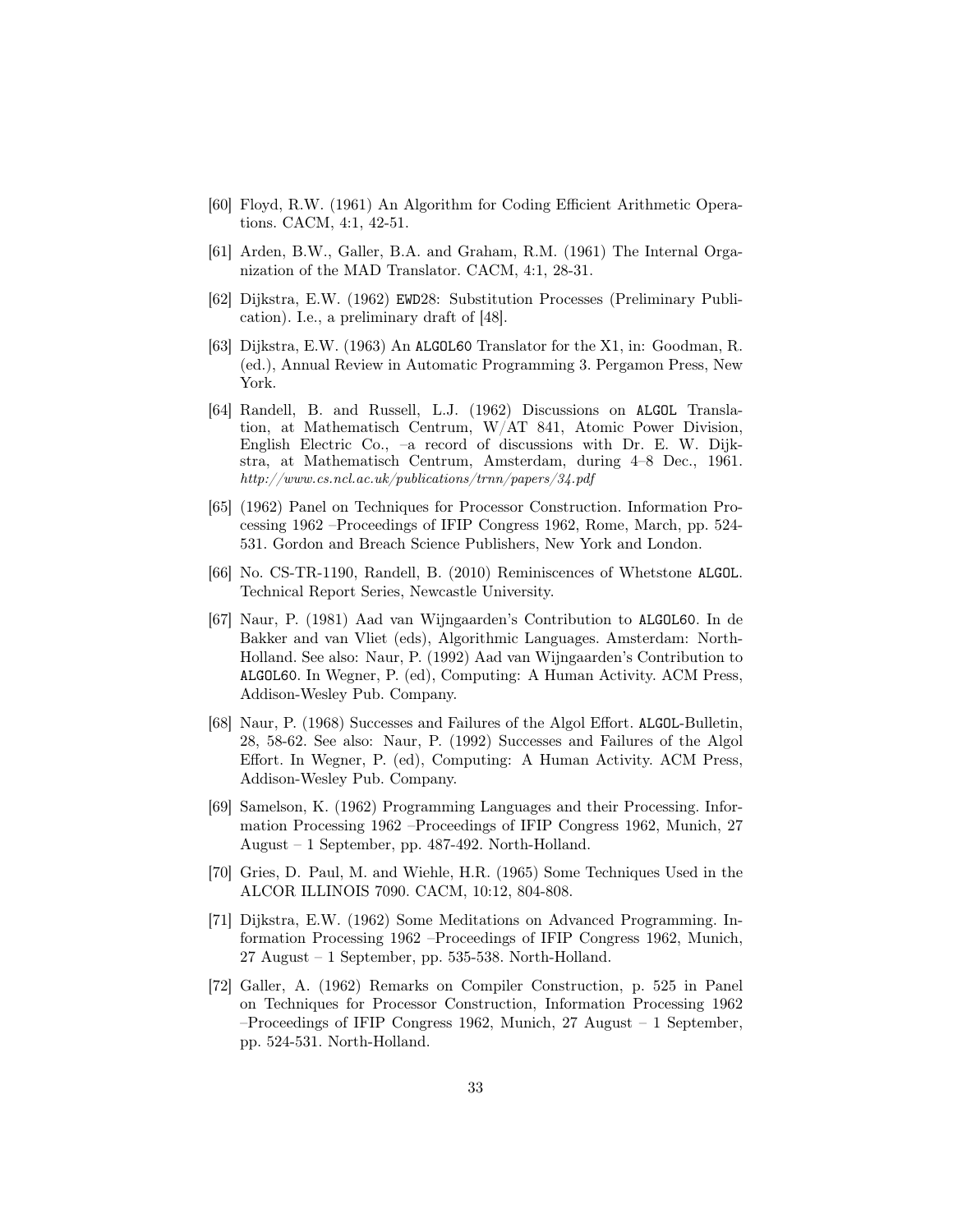- [73] Gallie, T. (1962) Techniques for Processor Construction, pp. 526-527 in Panel on Techniques for Processor Construction, Information Processing 1962 –Proceedings of IFIP Congress 1962, Munich, 27 August – 1 September, pp. 524-531. North-Holland.
- [74] Randell, B. (1964) Whetstone ALGOL Revisited, or Confessions of a Compiler Writer. APIC BulletinIssue 21, Brighton, 20 May, Automatic Programming Information Centre, College of Technology, Brighton.
- [75] Ingerman, P.Z. (1961) Thunks: a way of compiling procedure statements with some comments on procedure declarations. CACM, 4:1, 55-58.
- [76] Campbell-Kelly, M., Aspray, W. (1996) Computer: A History of the Information Machine. Basic Books, New York.
- [77] Campbell-Kelly, M. (2003) From Airline Reservations to Sonic the Hedgehog: A History of the Software Industry. MIT Press, Boston.
- [78] Ceruzzi, P.E. (2003) A History of Modern Computing. MIT Press, Boston.
- [79] Mahoney, M.S. (2005) The histories of computing(s). Interdisciplinary Science Reviews, 30:2, 119-135.
- [80] Metropolis, N. Howlett, J. and Rota, G-C. (1980) A History of Computing in the Twentieth Century. Academic Press, New York.
- [81] Knuth, D.E. (1977) The Early Development of Programming Languages. Encyclopedia of Computer Science and Technology, 7, 419-493. See also: Knuth, D.E. (2003) The Early Development of Programming Languages. In Knuth, D.E. (eds), Selected Papers on Computer Languages. Center for the Study of Languages and Information Leland Stanford Junior University.
- [82] Priestley, P.M. (2008) Logic and the Development of Programming Languages, 1930-1975. University College London, PhD thesis.
- [83] Wegner, P. (1976) Programming Languages The First 25 Years. IEEE Transactions on Computers, 25:12, 1207-1225.
- [84] Van Oudheusden, K. –alias Daylight, E.G. (2009) The Advent of Recursion & Logic in Computer Science. Master's Thesis in Logic, Univ. of Amsterdam, http://www.illc.uva.nl/Publications/ResearchReports/MoL-2009-12.text.pdf
- [85] Henriksson, S. (2009) A brief history of the stack. SHOT, Pittsburgh, October. SIGCIS.
- [86] Huskey, H.D. and Wattenburg, W.H. (1961) A Basic Compiler for Arithmetic Expressions. CACM 4:1, 3-9.
- [87] Huskey, H.D. (1961) NELIAC—A Dialect of ALGOL. CACM, 3:11, 463- 468.